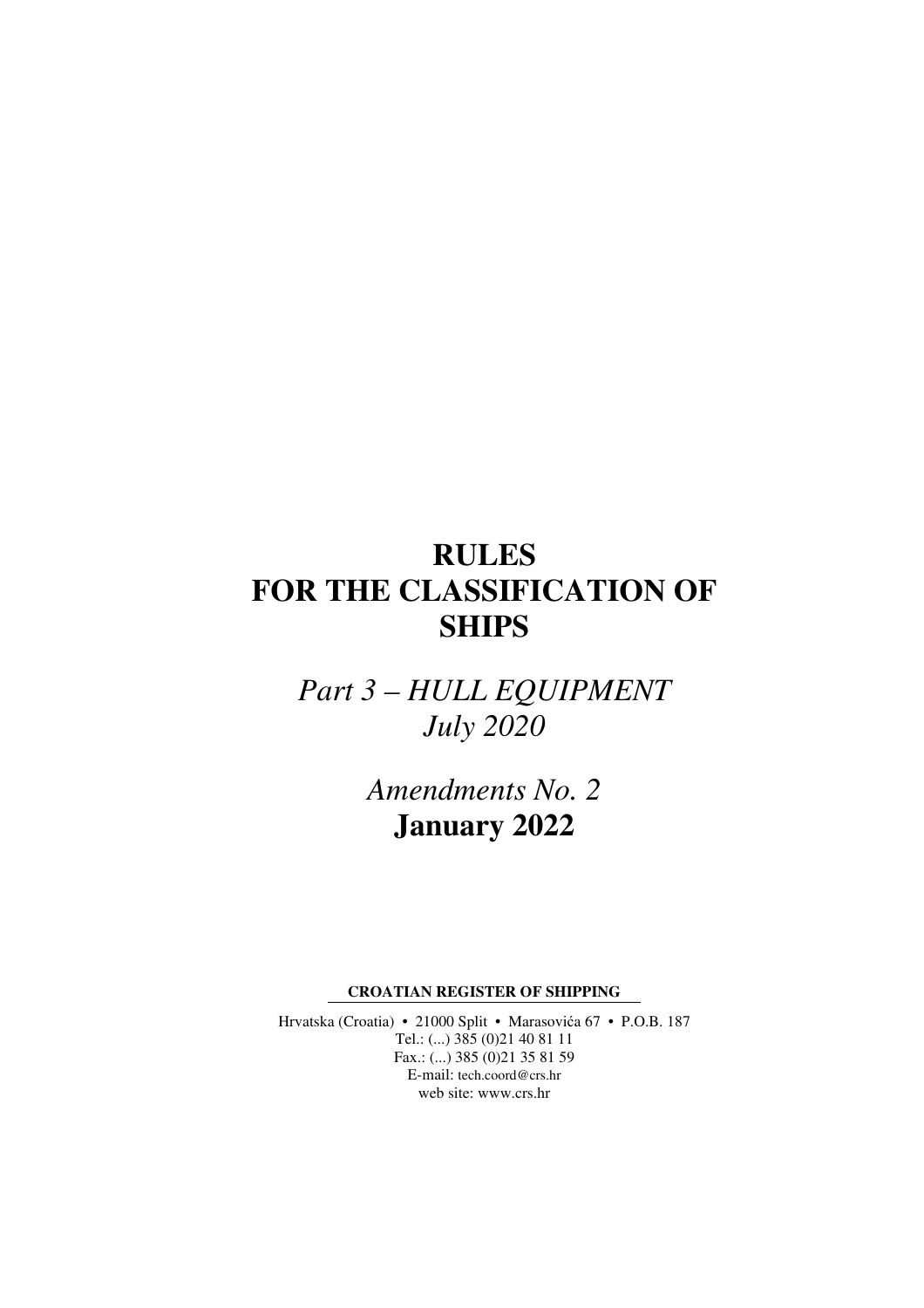By the decision of the General Committee of Croatian Register of Shipping,

# Amendments No. 2 to the **RULES FOR THE CLASSIFICATION OF SHIPS**  Part 3 – HULL EQUIPMENT

have been adopted on 20th December 2021 and shall enter into force on 1st January 2022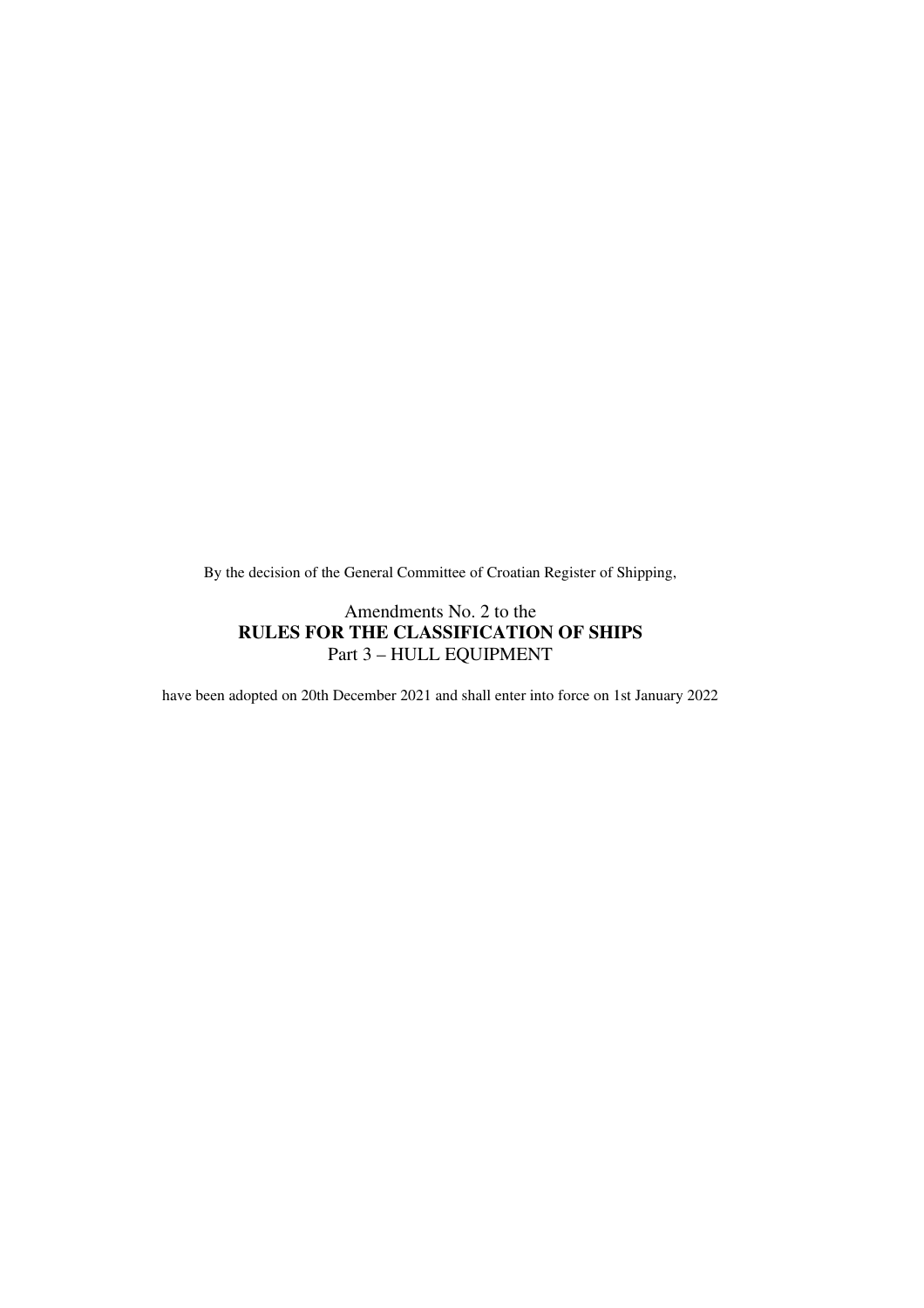# **INTRODUCTORY NOTES**

These amendments shall be read together with the requirements in the Rules for the Classification of Ships, Part 3 – Hull Equipment, edition July 2020, as amended by Amendments No. 1, edition January 2021.

Table 1 contains review of amendments, where items changed or added in relating to previous edition are given, with short description of each modification or addition. All major changes throughout the text are shaded.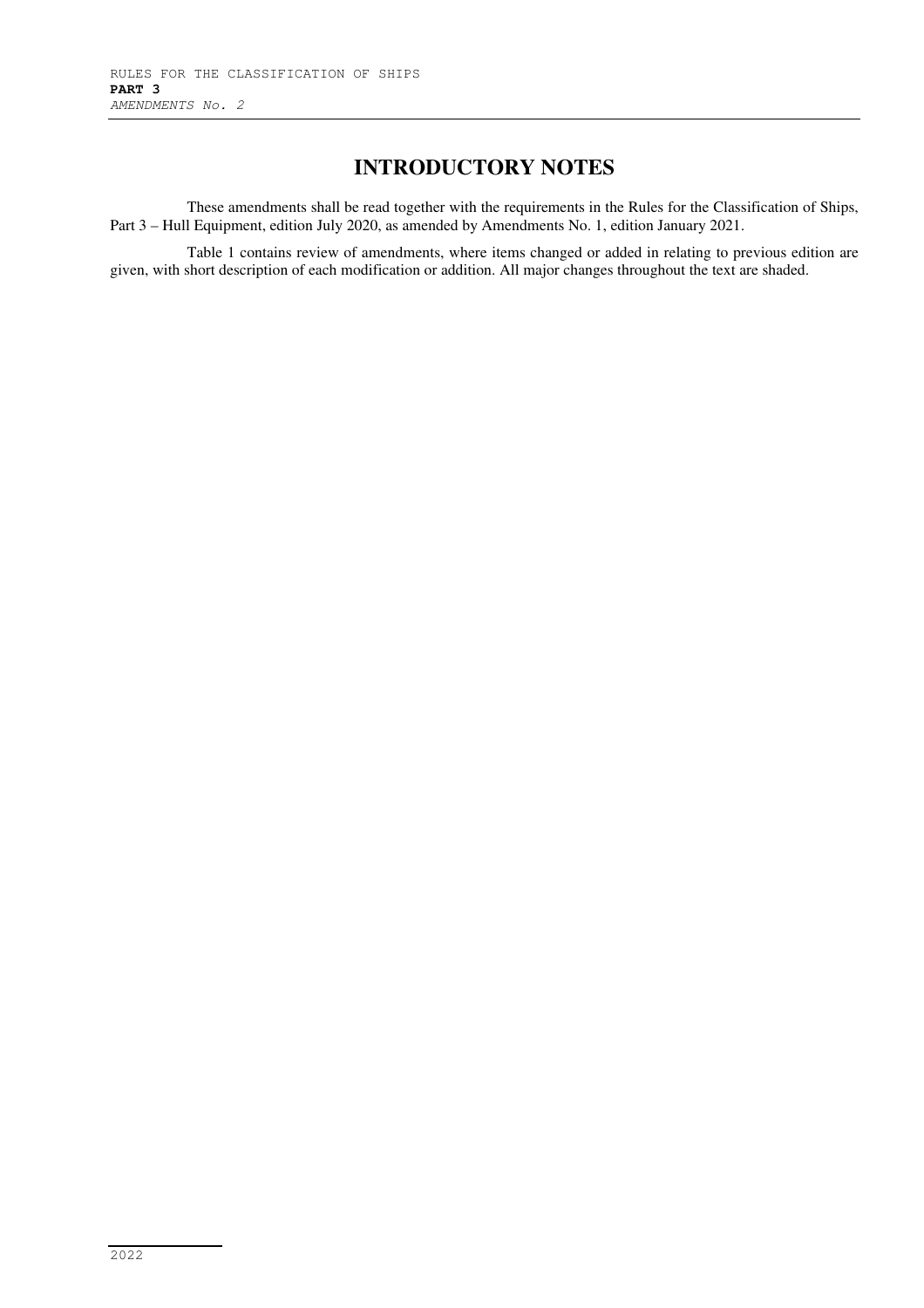| This Part of the Rules includes the requirements of the following international Organisations: |                                                                                                                                                                                                                                                                                                                                                                                                                                                                                                                                      |  |  |  |  |  |  |  |  |
|------------------------------------------------------------------------------------------------|--------------------------------------------------------------------------------------------------------------------------------------------------------------------------------------------------------------------------------------------------------------------------------------------------------------------------------------------------------------------------------------------------------------------------------------------------------------------------------------------------------------------------------------|--|--|--|--|--|--|--|--|
|                                                                                                | <b>International Maritime Organization (IMO)</b>                                                                                                                                                                                                                                                                                                                                                                                                                                                                                     |  |  |  |  |  |  |  |  |
| <b>Conventions:</b>                                                                            | International Convention for the Safety of Life at Sea 1974 (SOLAS 1974) and all subsequent amendments up to<br>and including the 2010 amendments (MSC.291(87))<br>Protocol of 1988 relating to the International Convention for the Safety of Life at Sea 1974, as amended<br>(SOLAS PROT 1988)<br>International Convention for the Prevention of Pollution from Ships 1973, as modified by the Protocol of 1978<br>thereto (MARPOL 73/78) and all subsequent amendments up to and including the 2006 amendments<br>(MEPC.141(54)). |  |  |  |  |  |  |  |  |
|                                                                                                | <b>International Association of Classification Societies (IACS)</b>                                                                                                                                                                                                                                                                                                                                                                                                                                                                  |  |  |  |  |  |  |  |  |
| <b>Unified Requirements (UR):</b>                                                              |                                                                                                                                                                                                                                                                                                                                                                                                                                                                                                                                      |  |  |  |  |  |  |  |  |
|                                                                                                | A1 (Rev.7, Sep 2020), A1 (Rev.7, Corr.1, Sep 2021), A2 (Rev.5, Sep 2020), A3 (Rev.1, Jun 2019), L4 (Rev.3,<br>Corr.1 2011), M42 (Rev.4, 2011), S8 (Rev.4, 2010), S9 (Rev.6, 2010), S10 (Rev.6, Sep 2019), S21 (Rev.5,<br>2010), S21A (Rev.1, May 2015, Corr.2, Mar 2019), S26 (Rev.4, 2010), S27 (Rev.6, 2013)                                                                                                                                                                                                                       |  |  |  |  |  |  |  |  |
| Unified Interpretations (UI):                                                                  |                                                                                                                                                                                                                                                                                                                                                                                                                                                                                                                                      |  |  |  |  |  |  |  |  |
|                                                                                                | LL20 (Rev.1, 2008), LL21 (Rev.1, 2008), LL36 (Rev.2, 2008), LL50 (Rev.5, 2008), LL62 (Rev.1, Corr.1,<br>2010), LL70 (2005), SC113 (1996), SC138 (1998), SC153 (Corr.1, Dec 2019), SC156 (Rev.2, Jan 2021),<br>SC190 (Rev.1, Apr 2019), SC191 (Rev. 8, Apr 2019), SC212 (Corr.3, Dec 2019), SC220 (Rev.1, Corr.2, Mar<br>2017)                                                                                                                                                                                                        |  |  |  |  |  |  |  |  |
| <b>Recommendations (Rec.):</b>                                                                 | Rec.10 (Rev.4, Sep 2020), Rec.13 (Rev.3, July 2020), Rec.14 (Rev.2, Corr.1, 2005), Rec.79 (Rev.1, 2014),<br>Rec.90 (Rev.1, Apr 2019), Rec.91 (Rev.3, Apr 2019)                                                                                                                                                                                                                                                                                                                                                                       |  |  |  |  |  |  |  |  |

٠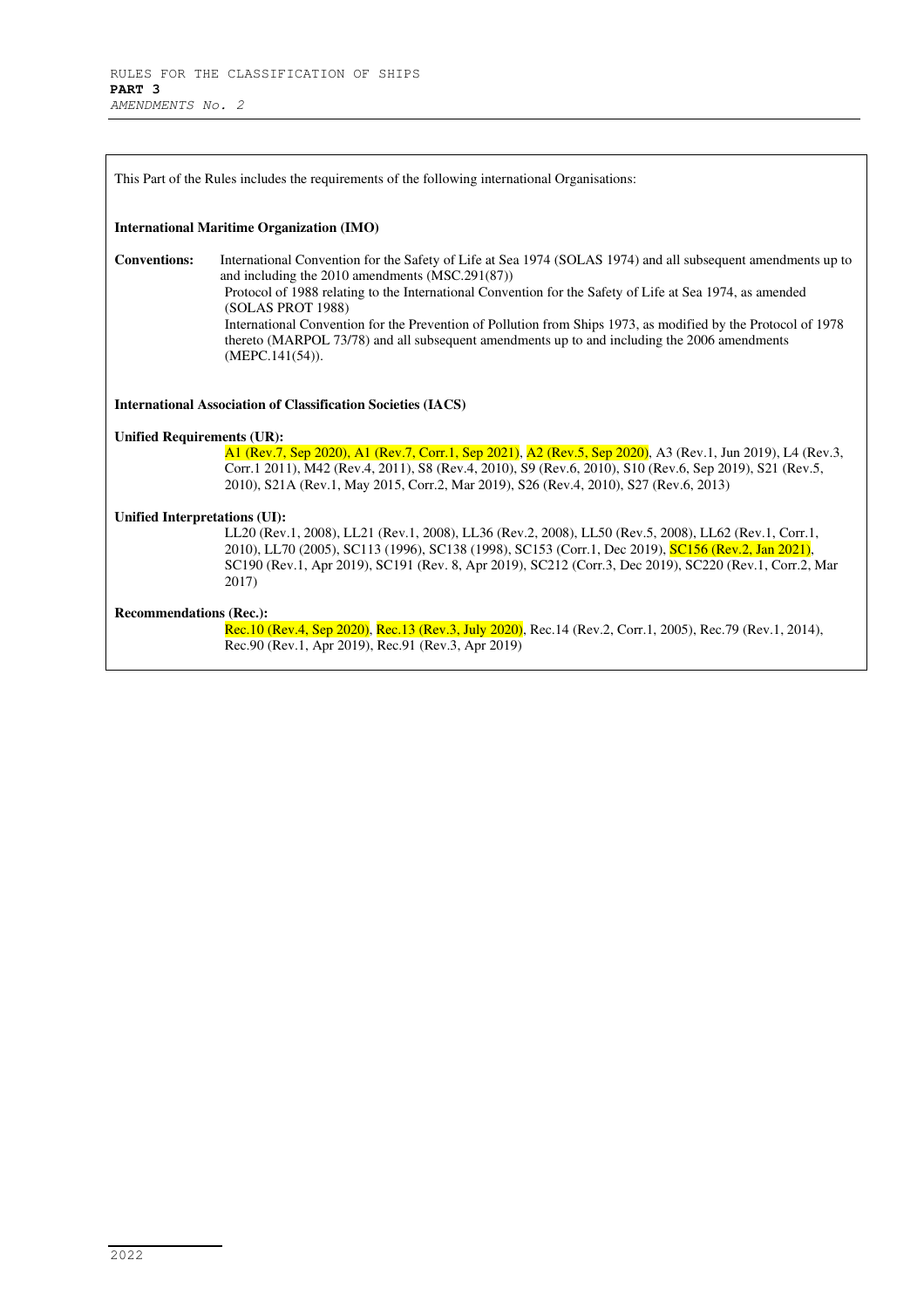# **TABLE 1 – REVIEW OF AMENDMENTS**

This review comprises amendments in relation to the Rules for the Classification of Ships, Part 3 – Hull Equipment, edition July 2020, as amended by Amendments No. 1, edition January 2021.

| <b>ITEM</b>                            | <b>DESCRIPTION OF THE AMENDMENTS</b>                                                                                   |  |  |  |  |  |  |  |  |  |
|----------------------------------------|------------------------------------------------------------------------------------------------------------------------|--|--|--|--|--|--|--|--|--|
| <b>SECTION 3 ANCHORING ARRANGEMENT</b> |                                                                                                                        |  |  |  |  |  |  |  |  |  |
| Table 3.1.2-1                          | Has been amended to include changes of IACS Rec. No.10, Rev.4, Sep 2020.                                               |  |  |  |  |  |  |  |  |  |
| Table 3.1.2-2                          | Has been amended to include changes of IACS Rec. No.10, Rev.4, Sep 2020.                                               |  |  |  |  |  |  |  |  |  |
| Item 3.2.1                             | Has been amended to include changes of IACS UR A1, Rev.7, Sep 2020 and UR<br>A1, Corr.1, Sep 2021.                     |  |  |  |  |  |  |  |  |  |
| Figure 3.2.1                           | Has been changed and renumbered to include changes of IACS UR A1, Rev.7, Sep<br>2020.                                  |  |  |  |  |  |  |  |  |  |
| Figure 3.2.1-2                         | Has been added to include changes of IACS UR A1, Rev.7, Sep 2020.                                                      |  |  |  |  |  |  |  |  |  |
| Item 3.2.2                             | Has been amended to include changes of IACS UR A1, Rev.7, Sep 2020.                                                    |  |  |  |  |  |  |  |  |  |
| Item 3.2.6                             | Has been added to include recommendations of IACS Rec. No.10 for fishing vessels<br>operating in unrestricted service. |  |  |  |  |  |  |  |  |  |
| Item 3.5.8                             | Has been amended to include changes of IACS UR A1, Rev.7, Sep 2020.                                                    |  |  |  |  |  |  |  |  |  |
| <b>SECTION 4 MOORING ARRANGEMENT</b>   |                                                                                                                        |  |  |  |  |  |  |  |  |  |
| Item 4.1.1                             | Has been amended to include changes of IACS Rec. No.10, Rev.4, Sep 2020.                                               |  |  |  |  |  |  |  |  |  |
| Item 4.1.3                             | Has been amended to include changes of IACS Rec. No.10, Rev.4, Sep 2020.                                               |  |  |  |  |  |  |  |  |  |
| Item 4.1.5                             | Has been amended to include changes of IACS Rec. No.10, Rev.4, Sep 2020.                                               |  |  |  |  |  |  |  |  |  |
| Item $4.1.7$                           | Has been amended to include changes of IACS Rec. No.10, Rev.4, Sep 2020.                                               |  |  |  |  |  |  |  |  |  |
| Item $4.2.1$                           | Has been amended to include changes of IACS Rec. No.10, Rev.4, Sep 2020.                                               |  |  |  |  |  |  |  |  |  |
| <b>SECTION 5 TOWING ARRANGEMENT</b>    |                                                                                                                        |  |  |  |  |  |  |  |  |  |
| Item 5.6.1                             | Has been amended to include changes of IACS UR A2, Rev.5, Sep 2020.                                                    |  |  |  |  |  |  |  |  |  |
| Sub-item 5.6.2.1                       | Has been amended to include changes of IACS UR A2, Rev.5, Sep 2020.                                                    |  |  |  |  |  |  |  |  |  |
| Sub-item 5.6.2.3                       | Has been amended to include changes of IACS UR A2, Rev.5, Sep 2020.                                                    |  |  |  |  |  |  |  |  |  |
| Sub-item 5.6.2.4                       | Has been amended to include changes of IACS UR A2, Rev.5, Sep 2020.                                                    |  |  |  |  |  |  |  |  |  |
| Sub-item 5.6.2.5.3                     | Has been amended to include changes of IACS UR A2, Rev.5, Sep 2020.                                                    |  |  |  |  |  |  |  |  |  |
| Sub-item 5.6.2.6                       | Has been amended to include changes of IACS UR A2, Rev.5, Sep 2020.                                                    |  |  |  |  |  |  |  |  |  |
| Sub-item 5.6.3.1                       | Has been amended to include changes of IACS UR A2, Rev.5, Sep 2020.                                                    |  |  |  |  |  |  |  |  |  |
| Sub-item 5.6.3.3                       | Has been amended to include changes of IACS UR A2, Rev.5, Sep 2020.                                                    |  |  |  |  |  |  |  |  |  |
| Sub-item 5.6.3.4                       | Has been amended to include changes of IACS UR A2, Rev.5, Sep 2020.                                                    |  |  |  |  |  |  |  |  |  |
| Sub-item 5.6.3.5.1                     | Has been corrected to comply with IACS UR A2, Rev.5, Sep 2020.                                                         |  |  |  |  |  |  |  |  |  |
| Sub-item 5.6.3.5.3                     | Has been amended to include changes of IACS UR A2, Rev.5, Sep 2020.                                                    |  |  |  |  |  |  |  |  |  |
| Sub-item 5.6.3.6                       | Has been amended to include changes of IACS UR A2, Rev.5, Sep 2020.                                                    |  |  |  |  |  |  |  |  |  |
| Sub-item 5.6.4.2                       | Has been amended to include changes of IACS UR A2, Rev.5, Sep 2020.                                                    |  |  |  |  |  |  |  |  |  |
| Item 5.6.5                             | Has been amended to include changes of IACS UR A2, Rev.5, Sep 2020.                                                    |  |  |  |  |  |  |  |  |  |
| Item 5.7.1                             | Has been amended to include changes of IACS Rec. No.13, Rev.3, July 2020.                                              |  |  |  |  |  |  |  |  |  |
| Item $5.7.2$                           | Has been amended to include changes of IACS Rec. No.13, Rev.3, July 2020.                                              |  |  |  |  |  |  |  |  |  |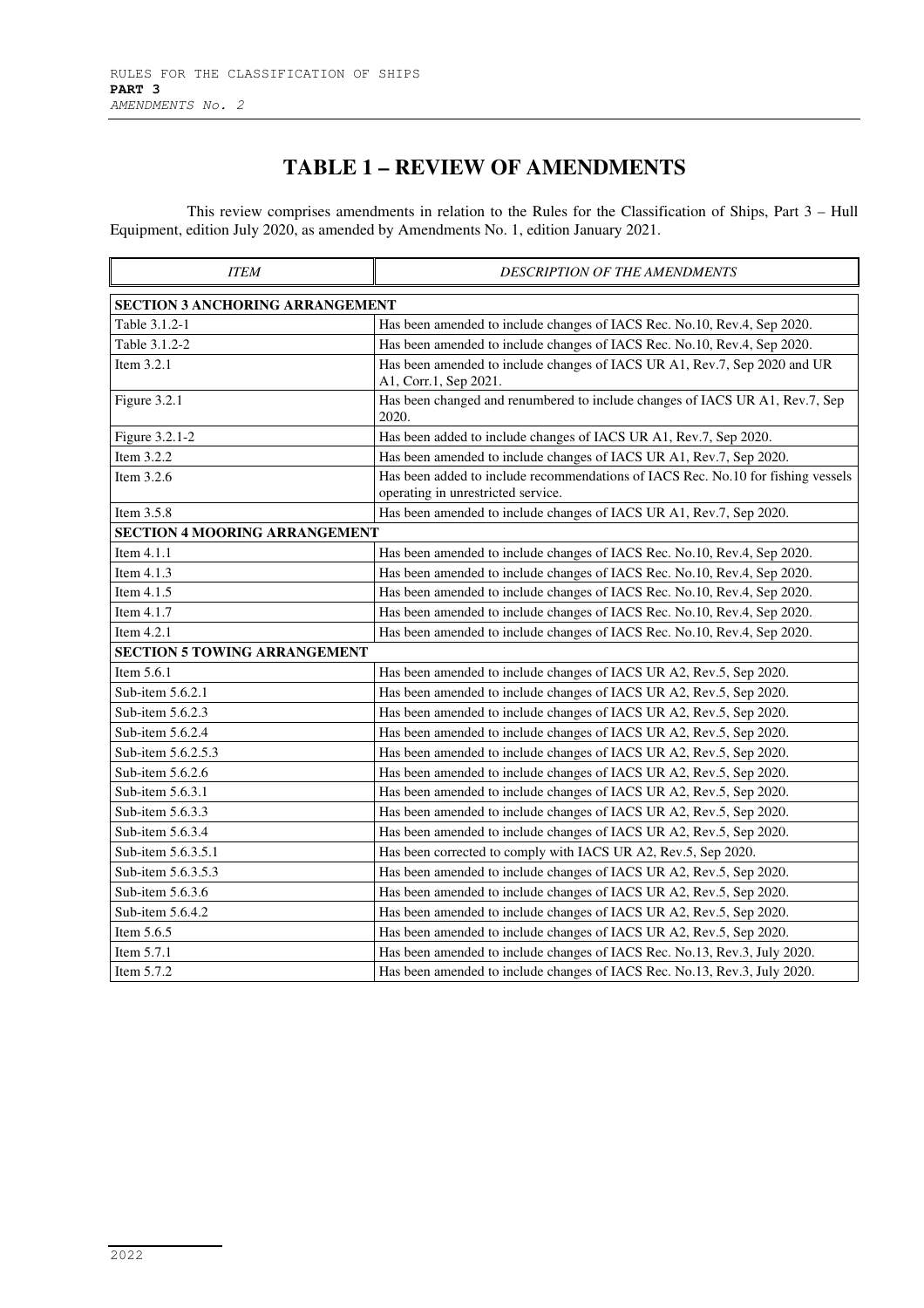# **3 ANCHORING ARRANGEMENT**

 **Head 3.1 GENERAL PROVISIONS**, Table 3.1.2-1 Anchoring and mooring equipment has been amended and should be read as follows:

|                                        | Table 3.1.2-1 Anchoring and mooring equipment |                         |                                                |                           |                                                      |                        |                        |                             |                                 |                                                            |                               |                                            |                                            |                                                    |                     |                                         |
|----------------------------------------|-----------------------------------------------|-------------------------|------------------------------------------------|---------------------------|------------------------------------------------------|------------------------|------------------------|-----------------------------|---------------------------------|------------------------------------------------------------|-------------------------------|--------------------------------------------|--------------------------------------------|----------------------------------------------------|---------------------|-----------------------------------------|
|                                        |                                               | Equipment<br>number     |                                                | Stockless<br>bower anchor |                                                      | Stud link chain cables |                        |                             | Stream wire<br>or chain         |                                                            |                               | Tow line <sup>2)</sup>                     |                                            | Mooring line $3$ )                                 |                     |                                         |
|                                        |                                               |                         |                                                |                           |                                                      |                        |                        | Min. diameter               |                                 |                                                            |                               |                                            |                                            |                                                    |                     |                                         |
| Equipment letter                       | Exc.                                          | Not exc.                | Σó.                                            | Mass per<br>anchor        | Stream anchor                                        | Total length           | Mild steel<br>$CRS-L1$ | Special quality<br>$CRS-L2$ | quality CRS-L3<br>Extra special | Length                                                     | Breaking strength             | Minimum length                             | minimum breaking<br>Ship design<br>load    | Σó.                                                | Length of each line | minimum breaking<br>Ship design<br>load |
|                                        |                                               |                         |                                                | [kg]                      | [kg]                                                 | [m]                    | [mm]                   | [mm]                        | [mm]                            | $\lceil m \rceil$                                          | [kN]                          | [m]                                        | [kN]                                       |                                                    | [m]                 | [kN]                                    |
| A <sub>1</sub><br>A2<br>A <sub>3</sub> | 10<br>15<br>20                                | 15<br>20<br>25          | $\sqrt{2}$<br>$\overline{c}$<br>$\overline{c}$ | 35<br>50<br>65            | $\frac{1}{2}$<br>$\overline{a}$                      | 110<br>137,5<br>165    | 1)                     | $\overline{a}$              | $\overline{a}$                  | l,<br>$\overline{\phantom{a}}$<br>$\overline{\phantom{a}}$ | ٠<br>$\overline{\phantom{a}}$ | $\overline{a}$<br>$\overline{\phantom{a}}$ | $\overline{\phantom{a}}$<br>$\blacksquare$ | $\overline{c}$<br>$\overline{c}$<br>$\overline{c}$ | 30<br>30<br>40      | 29<br>29<br>29                          |
| A4                                     | 25                                            | 30                      | $\overline{2}$                                 | 80                        | $\overline{\phantom{a}}$                             | 165                    | 11                     | $\overline{a}$              | $\overline{a}$                  | $\overline{a}$                                             | $\bar{\phantom{a}}$           | $\overline{a}$                             | $\bar{\phantom{a}}$                        | $\overline{c}$                                     | 50                  | 29                                      |
| A <sub>5</sub>                         | 30                                            | 40                      | $\overline{c}$                                 | 105                       | 35                                                   | 192,5                  | 11                     | $\overline{a}$              | $\overline{a}$                  | 55                                                         | 55                            | 120                                        | 65                                         | $\overline{c}$                                     | 50                  | 29                                      |
| A <sub>6</sub>                         | 40                                            | 50                      | $\overline{c}$                                 | 135                       | 45                                                   | 192,5                  | 12,5                   |                             | $\overline{\phantom{a}}$        | 70                                                         | 60                            | 150                                        | 81                                         | $\overline{c}$                                     | 60                  | 29                                      |
| A7                                     | $\overline{50}$                               | $\overline{70}$         | $\overline{2}$                                 | 180                       | $\overline{60}$                                      | 220                    | 14                     | 12,5                        | $\overline{a}$                  | $\overline{80}$                                            | 64.7                          | 180                                        | 98                                         | $\overline{\mathbf{3}}$                            | $\overline{80}$     | 37                                      |
| A8                                     | 70                                            | 90                      | $\sqrt{2}$                                     | 240                       | 80                                                   | 220                    | 16                     | 14                          | $\overline{a}$                  | 85                                                         | 73.5                          | 180                                        | 98                                         | 3                                                  | 100                 | 40                                      |
| A <sub>9</sub>                         | 90                                            | 110                     | $\overline{c}$                                 | 300                       | 100                                                  | 247,5                  | 17,5                   | 16                          | $\overline{a}$                  | 85                                                         | $80\,$                        | 180                                        | 98                                         | 3                                                  | 110                 | 42                                      |
| B1                                     | 110                                           | 130                     | $\overline{2}$                                 | 360                       | 120                                                  | 247,5                  | 19                     | 17,5                        | $\overline{a}$                  | $\overline{90}$                                            | 89.2                          | 180                                        | 98                                         | $\overline{\mathbf{3}}$                            | 110                 | 48                                      |
| B2                                     | 130                                           | 150                     | $\overline{c}$                                 | 420                       | 140                                                  | 275                    | 20,5                   | 17,5                        | $\overline{a}$                  | 90                                                         | 98.1                          | 180                                        | 98                                         | 3                                                  | 120                 | 53                                      |
| B <sub>3</sub>                         | 150                                           | 175<br>$\overline{205}$ | $\overline{c}$                                 | 480<br>570                | 165                                                  | 275                    | 22                     | 19                          | $\overline{\phantom{a}}$        | 90<br>$\overline{90}$                                      | 107.9                         | 180                                        | 98<br>$\overline{112}$                     | 3<br>$\overline{3}$                                | 120<br>120          | 59<br>64                                |
| B4                                     | 175                                           |                         | $\overline{2}$<br>$\overline{c}$               |                           | 190                                                  | 302,5                  | 24                     | $\overline{20,5}$           | $\overline{a}$                  |                                                            | 117.7                         | 180                                        |                                            |                                                    |                     |                                         |
| ${\bf B5}$<br>B <sub>6</sub>           | 205<br>240                                    | 240<br>280              | $\overline{c}$                                 | 660<br>780                | $\overline{\phantom{0}}$<br>$\overline{\phantom{a}}$ | 302,5<br>330           | 26<br>28               | 22<br>24                    | 20,5<br>22                      | $\overline{\phantom{a}}$                                   |                               | 180<br>180                                 | 129<br>150                                 | $\overline{4}$<br>$\overline{4}$                   | 120<br>120          | 69<br>75                                |
| B7                                     | 280                                           | 320                     | $\overline{c}$                                 | 900                       | $\overline{\phantom{a}}$                             | 357,5                  | 30                     | 26                          | 24                              | $\overline{\phantom{a}}$<br>$\overline{a}$                 |                               | 180                                        | 174                                        | 4                                                  | 140                 | $\overline{80}$                         |
| B <sub>8</sub>                         | 320                                           | 360                     | $\overline{c}$                                 | 1020                      | $\overline{a}$                                       | 357,5                  | 32                     | 28                          | 24                              | $\overline{a}$                                             | $\overline{a}$                | 180                                        | 207                                        | 4                                                  | 140                 | 85                                      |
| <b>B9</b>                              | 360                                           | 400                     | $\overline{c}$                                 | 1140                      | $\qquad \qquad \Box$                                 | 385                    | 34                     | 30                          | 26                              | $\overline{\phantom{a}}$                                   | $\overline{a}$                | 180                                        | 224                                        | $\overline{4}$                                     | 140                 | 96                                      |
| $\overline{C}$                         | 400                                           | 450                     | $\overline{2}$                                 | 1290                      | $\overline{a}$                                       | 385                    | $\overline{36}$        | 32                          | $\overline{28}$                 | $\overline{a}$                                             | $\overline{\phantom{a}}$      | 180                                        | 250                                        | $\overline{4}$                                     | 140                 | 107                                     |
| C <sub>2</sub>                         | 450                                           | 500                     | $\sqrt{2}$                                     | 1440                      | $\qquad \qquad -$                                    | 412,5                  | 38                     | 34                          | 30                              | $\blacksquare$                                             | $\overline{a}$                | 180                                        | 277                                        | 4                                                  | 140                 | 117                                     |
| C <sub>3</sub>                         | 500                                           | 550                     | $\overline{c}$                                 | 1590                      | $\blacksquare$                                       | 412,5                  | 40                     | 34                          | 30                              | $\overline{\phantom{a}}$                                   | $\overline{\phantom{a}}$      | 190                                        | 306                                        | $\overline{4}$                                     | 160                 | 134                                     |
| C <sub>4</sub>                         | 550                                           | 600                     | $\overline{c}$                                 | 1740                      |                                                      | 440                    | 42                     | 36                          | 32                              |                                                            |                               | 190                                        | 338                                        | $\overline{4}$                                     | 160                 | 143                                     |
| C <sub>5</sub>                         | 600                                           | 660                     | $\overline{c}$                                 | 1920                      |                                                      | 440                    | 44                     | 38                          | 34                              |                                                            |                               | 190                                        | 370                                        | $\overline{\mathcal{L}}$                           | 160                 | 160                                     |
| C <sub>6</sub>                         | 660                                           | 720                     | $\overline{c}$                                 | 2100                      |                                                      | 440                    | 46                     | 40                          | 36                              |                                                            |                               | 190                                        | 406                                        | $\overline{4}$                                     | 160                 | 171                                     |
| C7                                     | 720                                           | 780                     | $\overline{2}$                                 | 2280                      |                                                      | 467,5                  | 48                     | 42                          | $\overline{36}$                 |                                                            |                               | 190                                        | 441                                        | $\overline{4}$                                     | 170                 | 187                                     |
| C8                                     | 780                                           | 840                     | $\sqrt{2}$                                     | 2460                      |                                                      | 467,5                  | 50                     | 44                          | 38                              |                                                            |                               | 190                                        | 479                                        | $\overline{4}$                                     | 170                 | 202                                     |
| C <sub>9</sub>                         | 840                                           | 910                     | $\overline{2}$                                 | 2640                      |                                                      | 467,5                  | 52                     | 46                          | 40                              |                                                            |                               | 190                                        | 518                                        | $\overline{4}$                                     | 170                 | 218                                     |
| D2<br>D <sub>3</sub>                   | 10<br>980<br>1060                             | 80<br>1060<br>1140      | $\frac{2}{2}$                                  | 850<br>3060<br>3300       |                                                      | 95<br>495<br>495       | 56<br>58               | 8<br>50<br>50               | $\overline{c}$<br>44<br>46      |                                                            |                               | 90<br>200<br>200                           | 59<br>603<br>647                           | $\overline{4}$                                     | 70<br>180<br>180    | 35<br>250<br>272                        |

**Table 3.1.2-1 Anchoring and mooring equipment**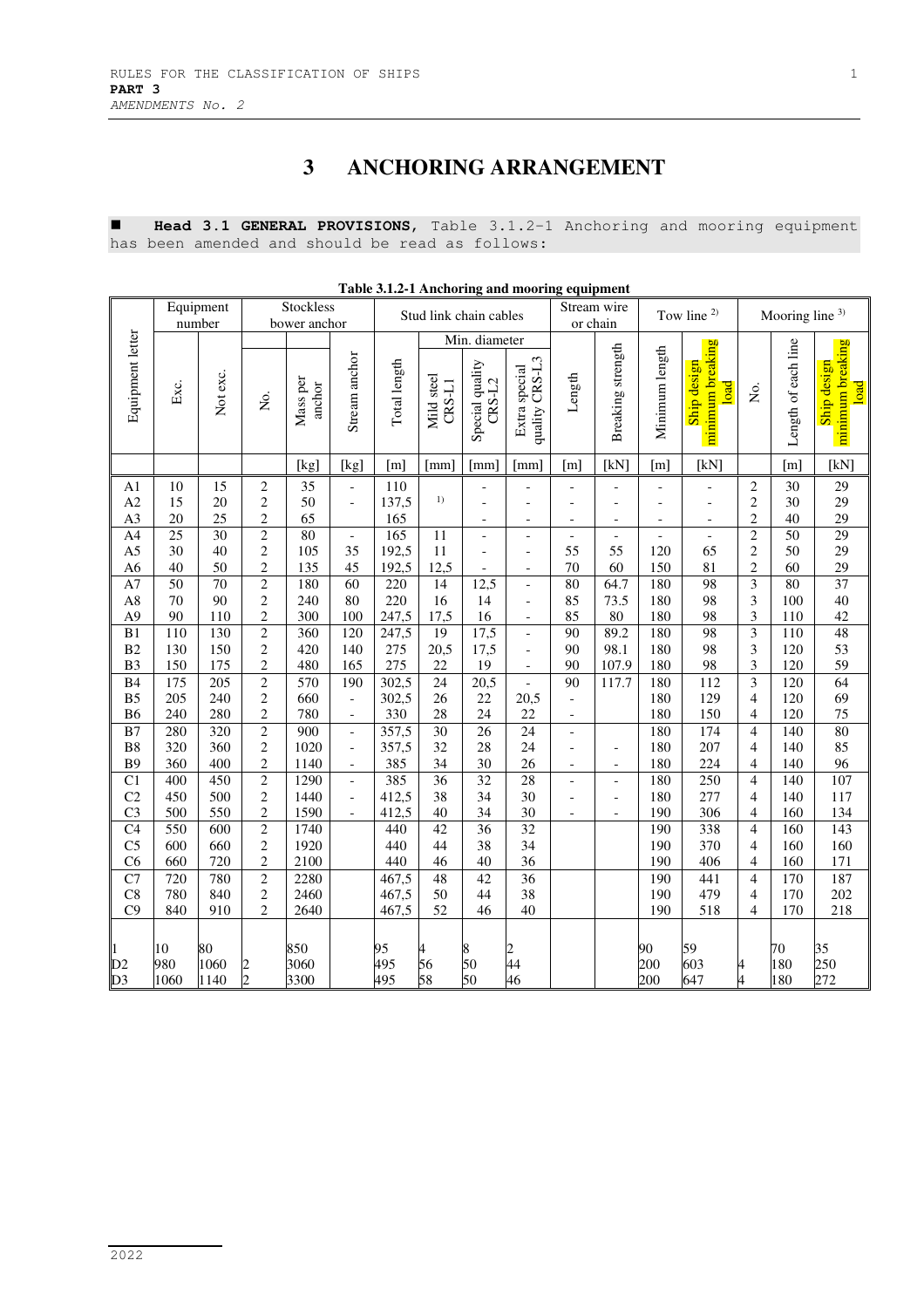|                                                                                                                                                                                                                                                                                                                                                                                   | Equipment<br>number                                                                                                                                                                                                                  |                                                                                                                                                                                                                                      |                                                                                                                                                                                                                                                                                                                                                                                                                                                                                                                                                | Stockless bower<br>anchor                                                                                                                                                                                                                                     |                                                                                                                                                                                                                                                                                                                                                                                                                   | Stud link chain cables                                                                                                                                                                                                                                 |                                                                                                                                                                                                      |                                                                                                                                                                                    |                                                                                                                                                                                                        | Stream wire<br>or chain                                                                                                                                                                                                                                                                                                                                          |                                                                                                                                                                                                                                                                                                                                                                                                                                                  | Tow line $2$                                                                                                                                                                                            |                                                                                                                                                                                                                                |                                                                                                  | Mooring line $3$ )                                                |                                                               |  |
|-----------------------------------------------------------------------------------------------------------------------------------------------------------------------------------------------------------------------------------------------------------------------------------------------------------------------------------------------------------------------------------|--------------------------------------------------------------------------------------------------------------------------------------------------------------------------------------------------------------------------------------|--------------------------------------------------------------------------------------------------------------------------------------------------------------------------------------------------------------------------------------|------------------------------------------------------------------------------------------------------------------------------------------------------------------------------------------------------------------------------------------------------------------------------------------------------------------------------------------------------------------------------------------------------------------------------------------------------------------------------------------------------------------------------------------------|---------------------------------------------------------------------------------------------------------------------------------------------------------------------------------------------------------------------------------------------------------------|-------------------------------------------------------------------------------------------------------------------------------------------------------------------------------------------------------------------------------------------------------------------------------------------------------------------------------------------------------------------------------------------------------------------|--------------------------------------------------------------------------------------------------------------------------------------------------------------------------------------------------------------------------------------------------------|------------------------------------------------------------------------------------------------------------------------------------------------------------------------------------------------------|------------------------------------------------------------------------------------------------------------------------------------------------------------------------------------|--------------------------------------------------------------------------------------------------------------------------------------------------------------------------------------------------------|------------------------------------------------------------------------------------------------------------------------------------------------------------------------------------------------------------------------------------------------------------------------------------------------------------------------------------------------------------------|--------------------------------------------------------------------------------------------------------------------------------------------------------------------------------------------------------------------------------------------------------------------------------------------------------------------------------------------------------------------------------------------------------------------------------------------------|---------------------------------------------------------------------------------------------------------------------------------------------------------------------------------------------------------|--------------------------------------------------------------------------------------------------------------------------------------------------------------------------------------------------------------------------------|--------------------------------------------------------------------------------------------------|-------------------------------------------------------------------|---------------------------------------------------------------|--|
|                                                                                                                                                                                                                                                                                                                                                                                   |                                                                                                                                                                                                                                      |                                                                                                                                                                                                                                      |                                                                                                                                                                                                                                                                                                                                                                                                                                                                                                                                                |                                                                                                                                                                                                                                                               |                                                                                                                                                                                                                                                                                                                                                                                                                   |                                                                                                                                                                                                                                                        |                                                                                                                                                                                                      | Min. diameter                                                                                                                                                                      |                                                                                                                                                                                                        |                                                                                                                                                                                                                                                                                                                                                                  |                                                                                                                                                                                                                                                                                                                                                                                                                                                  |                                                                                                                                                                                                         |                                                                                                                                                                                                                                |                                                                                                  |                                                                   |                                                               |  |
| Equipment letter                                                                                                                                                                                                                                                                                                                                                                  | Exc.                                                                                                                                                                                                                                 | Not exc.                                                                                                                                                                                                                             | Σó.                                                                                                                                                                                                                                                                                                                                                                                                                                                                                                                                            | Mass per<br>anchor                                                                                                                                                                                                                                            | Stream anchor                                                                                                                                                                                                                                                                                                                                                                                                     | Total length                                                                                                                                                                                                                                           | Mild steel<br>$CRS-L1$                                                                                                                                                                               | Special quality<br>$CRS-L2$                                                                                                                                                        | quality CRS-L3<br>Extra special                                                                                                                                                                        | Length                                                                                                                                                                                                                                                                                                                                                           | Breaking strength                                                                                                                                                                                                                                                                                                                                                                                                                                | Minimum length                                                                                                                                                                                          | minimum breaking<br>Ship design<br>load                                                                                                                                                                                        | Χo.                                                                                              | Length of each line                                               | minimum breaking<br>Ship design<br>load                       |  |
|                                                                                                                                                                                                                                                                                                                                                                                   |                                                                                                                                                                                                                                      |                                                                                                                                                                                                                                      |                                                                                                                                                                                                                                                                                                                                                                                                                                                                                                                                                | [kg]                                                                                                                                                                                                                                                          | [kg]                                                                                                                                                                                                                                                                                                                                                                                                              | [m]                                                                                                                                                                                                                                                    | [mm]                                                                                                                                                                                                 | [mm]                                                                                                                                                                               | [mm]                                                                                                                                                                                                   | [m]                                                                                                                                                                                                                                                                                                                                                              | [kN]                                                                                                                                                                                                                                                                                                                                                                                                                                             | [m]                                                                                                                                                                                                     | [kN]                                                                                                                                                                                                                           |                                                                                                  | [m]                                                               | [kN]                                                          |  |
| D <sub>4</sub><br>D <sub>5</sub><br>D <sub>6</sub><br>D7<br>$\mathbf{D}8$<br>D <sub>9</sub><br>$\rm E1$<br>E2<br>E3<br>E4<br>E <sub>5</sub><br>E <sub>6</sub><br>$\rm E7$<br>E8<br>E <sub>9</sub><br>F1<br>F2<br>F <sub>3</sub><br>F4<br>F <sub>5</sub><br>F <sub>6</sub><br>F7<br>${\rm F}8$<br>F <sub>9</sub><br>G1<br>G2<br>G <sub>3</sub><br>G <sub>4</sub><br>G <sub>5</sub> | 1140<br>1220<br>1300<br>1390<br>1480<br>1570<br>1670<br>1790<br>1930<br>2080<br>2230<br>2380<br>2530<br>2700<br>2870<br>3040<br>3210<br>3400<br>3600<br>3800<br>4000<br>4200<br>4400<br>4600<br>4800<br>5000<br>5200<br>5500<br>5800 | 1220<br>1300<br>1390<br>1480<br>1570<br>1670<br>1790<br>1930<br>2080<br>2230<br>2380<br>2530<br>2700<br>2870<br>3040<br>3210<br>3400<br>3600<br>3800<br>4000<br>4200<br>4400<br>4600<br>4800<br>4800<br>5000<br>5200<br>5800<br>6100 | $\boldsymbol{2}$<br>$\overline{c}$<br>$\overline{c}$<br>$\boldsymbol{2}$<br>$\overline{c}$<br>$\overline{c}$<br>$\overline{c}$<br>$\overline{c}$<br>$\boldsymbol{2}$<br>$\overline{c}$<br>$\overline{c}$<br>$\overline{c}$<br>$\overline{c}$<br>$\overline{c}$<br>$\overline{c}$<br>$\overline{c}$<br>$\overline{c}$<br>$\overline{c}$<br>$\overline{c}$<br>$\overline{c}$<br>$\overline{c}$<br>$\overline{c}$<br>$\overline{c}$<br>$\boldsymbol{2}$<br>$\overline{c}$<br>$\overline{c}$<br>$\overline{c}$<br>$\overline{c}$<br>$\overline{c}$ | 3540<br>3780<br>4050<br>4320<br>4590<br>4890<br>5250<br>5610<br>6000<br>6450<br>6900<br>7350<br>2700<br>8300<br>8700<br>9300<br>9900<br>10500<br>$\overline{11100}$<br>11700<br>12300<br>12900<br>13500<br>14100<br>14700<br>15400<br>16100<br>16900<br>17800 | $\overline{\phantom{a}}$<br>$\overline{\phantom{a}}$<br>$\overline{\phantom{a}}$<br>$\overline{\phantom{a}}$<br>$\overline{a}$<br>$\overline{\phantom{a}}$<br>$\frac{1}{2}$<br>$\overline{\phantom{a}}$<br>$\overline{\phantom{a}}$<br>$\frac{1}{2}$<br>$\frac{1}{2}$<br>$\qquad \qquad -$<br>$\overline{\phantom{a}}$<br>$\frac{1}{2}$<br>$\overline{\phantom{a}}$<br>$\overline{\phantom{a}}$<br>$\overline{a}$ | 522,5<br>522,5<br>522,5<br>550<br>550<br>550<br>577,5<br>577,5<br>577,5<br>605<br>605<br>605<br>632,5<br>632,5<br>632,5<br>660<br>660<br>660<br>687,5<br>687,5<br>687,5<br>$\overline{715}$<br>715<br>715<br>742,5<br>742,5<br>742,5<br>742,5<br>742,5 | 60<br>62<br>64<br>66<br>68<br>70<br>73<br>76<br>78<br>81<br>84<br>87<br>90<br>92<br>95<br>$\overline{97}$<br>100<br>102<br>105<br>107<br>111<br>114<br>117<br>120<br>122<br>124<br>127<br>130<br>132 | 52<br>54<br>56<br>58<br>60<br>62<br>64<br>66<br>68<br>70<br>73<br>76<br>78<br>81<br>84<br>84<br>87<br>90<br>92<br>95<br>97<br>100<br>102<br>105<br>107<br>111<br>111<br>114<br>117 | 46<br>48<br>50<br>50<br>52<br>54<br>$\overline{56}$<br>58<br>60<br>$\overline{62}$<br>64<br>66<br>68<br>70<br>73<br>76<br>78<br>78<br>81<br>84<br>87<br>87<br>90<br>92<br>95<br>97<br>97<br>100<br>102 | $\overline{a}$<br>$\overline{a}$<br>$\overline{\phantom{a}}$<br>$\blacksquare$<br>$\overline{\phantom{a}}$<br>$\overline{a}$<br>$\overline{\phantom{a}}$<br>$\blacksquare$<br>$\overline{\phantom{a}}$<br>$\overline{a}$<br>$\overline{a}$<br>$\overline{a}$<br>$\overline{a}$<br>$\overline{a}$<br>$\overline{\phantom{a}}$<br>$\blacksquare$<br>$\overline{a}$ | $\overline{\phantom{a}}$<br>$\overline{\phantom{a}}$<br>$\overline{\phantom{a}}$<br>$\overline{\phantom{a}}$<br>$\overline{a}$<br>$\overline{\phantom{a}}$<br>$\overline{\phantom{a}}$<br>$\overline{\phantom{a}}$<br>$\overline{\phantom{a}}$<br>$\overline{\phantom{a}}$<br>$\overline{\phantom{a}}$<br>$\blacksquare$<br>$\overline{a}$<br>$\overline{\phantom{a}}$<br>$\overline{\phantom{a}}$<br>$\overline{\phantom{a}}$<br>$\overline{a}$ | 200<br>200<br>200<br>200<br>220<br>220<br>220<br>220<br>220<br>240<br>240<br>240<br>260<br>260<br>260<br>280<br>280<br>280<br>300<br>300<br>300<br>300<br>300<br>300<br>300<br>300<br>300<br>300<br>300 | 691<br>738<br>786<br>836<br>888<br>941<br>1024<br>1109<br>1168<br>1259<br>1356<br>1453<br>1471<br>1471<br>1471<br>1471<br>1471<br>1471<br>1471<br>1471<br>1471<br>1471<br>1471<br>1471<br>1471<br>1471<br>1471<br>1471<br>1471 | $\overline{4}$<br>$\overline{4}$<br>4<br>$\overline{\mathbf{4}}$<br>5<br>5<br>5<br>5<br>$5^{4)}$ | 180<br>180<br>180<br>180<br>190<br>190<br>190<br>190<br>$190^{4}$ | 293<br>309<br>336<br>352<br>352<br>362<br>384<br>411<br>4374) |  |
| G <sub>6</sub>                                                                                                                                                                                                                                                                                                                                                                    | 6100                                                                                                                                                                                                                                 | 6500                                                                                                                                                                                                                                 | $\overline{c}$                                                                                                                                                                                                                                                                                                                                                                                                                                                                                                                                 | 18800                                                                                                                                                                                                                                                         | $\overline{\phantom{a}}$                                                                                                                                                                                                                                                                                                                                                                                          | 742,5                                                                                                                                                                                                                                                  | $\blacksquare$                                                                                                                                                                                       | 120                                                                                                                                                                                | 107                                                                                                                                                                                                    | $\overline{a}$                                                                                                                                                                                                                                                                                                                                                   | $\blacksquare$                                                                                                                                                                                                                                                                                                                                                                                                                                   | 300                                                                                                                                                                                                     | 1471                                                                                                                                                                                                                           |                                                                                                  |                                                                   |                                                               |  |
| G7<br>G8<br>G9                                                                                                                                                                                                                                                                                                                                                                    | 6500<br>6900<br>7400                                                                                                                                                                                                                 | 6900<br>7400<br>7900                                                                                                                                                                                                                 | $\overline{c}$<br>2<br>$\overline{c}$                                                                                                                                                                                                                                                                                                                                                                                                                                                                                                          | 20000<br>21500<br>23000                                                                                                                                                                                                                                       | $\overline{\phantom{a}}$<br>$\overline{\phantom{a}}$                                                                                                                                                                                                                                                                                                                                                              | 770<br>770<br>770                                                                                                                                                                                                                                      | $\overline{\phantom{a}}$<br>$\overline{\phantom{a}}$<br>$\overline{\phantom{a}}$                                                                                                                     | 124<br>127<br>132                                                                                                                                                                  | 111<br>114<br>117                                                                                                                                                                                      | $\overline{\phantom{a}}$<br>$\overline{\phantom{a}}$                                                                                                                                                                                                                                                                                                             | $\overline{\phantom{a}}$<br>$\overline{\phantom{a}}$                                                                                                                                                                                                                                                                                                                                                                                             | 300<br>300<br>300.                                                                                                                                                                                      | 1471<br>1471<br>1471                                                                                                                                                                                                           |                                                                                                  |                                                                   |                                                               |  |
| H1                                                                                                                                                                                                                                                                                                                                                                                | 7900                                                                                                                                                                                                                                 | 8400                                                                                                                                                                                                                                 | $\overline{c}$                                                                                                                                                                                                                                                                                                                                                                                                                                                                                                                                 | 24500                                                                                                                                                                                                                                                         | $\overline{\phantom{a}}$                                                                                                                                                                                                                                                                                                                                                                                          | 770                                                                                                                                                                                                                                                    | $\overline{\phantom{a}}$                                                                                                                                                                             | 137                                                                                                                                                                                | 122                                                                                                                                                                                                    | $\overline{\phantom{a}}$                                                                                                                                                                                                                                                                                                                                         | $\overline{\phantom{a}}$                                                                                                                                                                                                                                                                                                                                                                                                                         | 300                                                                                                                                                                                                     | 1471                                                                                                                                                                                                                           |                                                                                                  |                                                                   |                                                               |  |
| H2                                                                                                                                                                                                                                                                                                                                                                                | 8400                                                                                                                                                                                                                                 | 8900                                                                                                                                                                                                                                 | $\overline{c}$                                                                                                                                                                                                                                                                                                                                                                                                                                                                                                                                 | 26000                                                                                                                                                                                                                                                         | $\overline{\phantom{a}}$                                                                                                                                                                                                                                                                                                                                                                                          | 770                                                                                                                                                                                                                                                    | $\overline{\phantom{a}}$                                                                                                                                                                             | 142                                                                                                                                                                                | 127                                                                                                                                                                                                    | $\qquad \qquad -$                                                                                                                                                                                                                                                                                                                                                | $\overline{\phantom{a}}$                                                                                                                                                                                                                                                                                                                                                                                                                         | 300                                                                                                                                                                                                     | 1471                                                                                                                                                                                                                           |                                                                                                  |                                                                   |                                                               |  |
| H <sub>3</sub>                                                                                                                                                                                                                                                                                                                                                                    | 8900                                                                                                                                                                                                                                 | 9400                                                                                                                                                                                                                                 | 2                                                                                                                                                                                                                                                                                                                                                                                                                                                                                                                                              | 27500                                                                                                                                                                                                                                                         | $\overline{\phantom{a}}$                                                                                                                                                                                                                                                                                                                                                                                          | 770                                                                                                                                                                                                                                                    |                                                                                                                                                                                                      | 147                                                                                                                                                                                | 132                                                                                                                                                                                                    | $\qquad \qquad -$                                                                                                                                                                                                                                                                                                                                                | $\overline{a}$                                                                                                                                                                                                                                                                                                                                                                                                                                   | 300                                                                                                                                                                                                     | 1471                                                                                                                                                                                                                           |                                                                                                  |                                                                   |                                                               |  |
| H4                                                                                                                                                                                                                                                                                                                                                                                | 9400                                                                                                                                                                                                                                 | 10000                                                                                                                                                                                                                                | $\overline{c}$                                                                                                                                                                                                                                                                                                                                                                                                                                                                                                                                 | 29000                                                                                                                                                                                                                                                         | $\overline{\phantom{a}}$                                                                                                                                                                                                                                                                                                                                                                                          | 770                                                                                                                                                                                                                                                    |                                                                                                                                                                                                      | 152                                                                                                                                                                                | 132                                                                                                                                                                                                    | $\overline{\phantom{a}}$                                                                                                                                                                                                                                                                                                                                         | $\overline{\phantom{a}}$                                                                                                                                                                                                                                                                                                                                                                                                                         | 300                                                                                                                                                                                                     | 1471                                                                                                                                                                                                                           |                                                                                                  |                                                                   |                                                               |  |
| H <sub>5</sub>                                                                                                                                                                                                                                                                                                                                                                    | 10000                                                                                                                                                                                                                                | 10700                                                                                                                                                                                                                                | $\overline{c}$                                                                                                                                                                                                                                                                                                                                                                                                                                                                                                                                 | 31000                                                                                                                                                                                                                                                         | $\overline{\phantom{a}}$                                                                                                                                                                                                                                                                                                                                                                                          | 770                                                                                                                                                                                                                                                    | $\overline{\phantom{a}}$                                                                                                                                                                             | $\overline{\phantom{a}}$                                                                                                                                                           | 137                                                                                                                                                                                                    | $\blacksquare$                                                                                                                                                                                                                                                                                                                                                   | $\overline{a}$                                                                                                                                                                                                                                                                                                                                                                                                                                   |                                                                                                                                                                                                         |                                                                                                                                                                                                                                |                                                                                                  |                                                                   |                                                               |  |
| H <sub>6</sub>                                                                                                                                                                                                                                                                                                                                                                    | 10700                                                                                                                                                                                                                                | 11500                                                                                                                                                                                                                                | $\overline{c}$                                                                                                                                                                                                                                                                                                                                                                                                                                                                                                                                 | 33000                                                                                                                                                                                                                                                         | $\overline{\phantom{a}}$                                                                                                                                                                                                                                                                                                                                                                                          | 770                                                                                                                                                                                                                                                    | $\qquad \qquad -$                                                                                                                                                                                    | $\overline{\phantom{a}}$                                                                                                                                                           | 142                                                                                                                                                                                                    | $\qquad \qquad -$                                                                                                                                                                                                                                                                                                                                                | $\overline{a}$                                                                                                                                                                                                                                                                                                                                                                                                                                   |                                                                                                                                                                                                         |                                                                                                                                                                                                                                |                                                                                                  |                                                                   |                                                               |  |
| H7                                                                                                                                                                                                                                                                                                                                                                                | 11500                                                                                                                                                                                                                                | 12400                                                                                                                                                                                                                                | 2                                                                                                                                                                                                                                                                                                                                                                                                                                                                                                                                              | 35500                                                                                                                                                                                                                                                         | $\overline{\phantom{a}}$                                                                                                                                                                                                                                                                                                                                                                                          | 770                                                                                                                                                                                                                                                    | $\qquad \qquad -$                                                                                                                                                                                    | $\overline{\phantom{a}}$                                                                                                                                                           | 147                                                                                                                                                                                                    | $\qquad \qquad -$                                                                                                                                                                                                                                                                                                                                                | $\overline{\phantom{0}}$                                                                                                                                                                                                                                                                                                                                                                                                                         |                                                                                                                                                                                                         |                                                                                                                                                                                                                                |                                                                                                  |                                                                   |                                                               |  |
| H <sub>8</sub><br>H <sub>9</sub>                                                                                                                                                                                                                                                                                                                                                  | 12400<br>13400                                                                                                                                                                                                                       | 13400<br>14600                                                                                                                                                                                                                       | $\overline{c}$<br>$\overline{c}$                                                                                                                                                                                                                                                                                                                                                                                                                                                                                                               | 38500<br>42000                                                                                                                                                                                                                                                | $\overline{\phantom{a}}$<br>$\overline{\phantom{a}}$                                                                                                                                                                                                                                                                                                                                                              | 770<br>770                                                                                                                                                                                                                                             | $\overline{\phantom{a}}$<br>$\overline{\phantom{a}}$                                                                                                                                                 | $\overline{\phantom{a}}$<br>$\overline{\phantom{a}}$                                                                                                                               | 152<br>157                                                                                                                                                                                             | $\overline{\phantom{a}}$<br>$\qquad \qquad -$                                                                                                                                                                                                                                                                                                                    |                                                                                                                                                                                                                                                                                                                                                                                                                                                  |                                                                                                                                                                                                         |                                                                                                                                                                                                                                |                                                                                                  |                                                                   |                                                               |  |
| <b>I</b> 1                                                                                                                                                                                                                                                                                                                                                                        | 14600                                                                                                                                                                                                                                | 16000                                                                                                                                                                                                                                | 2                                                                                                                                                                                                                                                                                                                                                                                                                                                                                                                                              | 46000                                                                                                                                                                                                                                                         | $\overline{\phantom{a}}$                                                                                                                                                                                                                                                                                                                                                                                          | 770                                                                                                                                                                                                                                                    | $\blacksquare$                                                                                                                                                                                       | $\overline{\phantom{a}}$                                                                                                                                                           | 162                                                                                                                                                                                                    | $\overline{a}$                                                                                                                                                                                                                                                                                                                                                   | $\overline{a}$                                                                                                                                                                                                                                                                                                                                                                                                                                   |                                                                                                                                                                                                         |                                                                                                                                                                                                                                |                                                                                                  |                                                                   |                                                               |  |

**Table 3.1.2-1 - continued** 

<sup>1)</sup> Chain cables or wire ropes may be used, chain cable breaking load or actual breaking strength of rope being not less than 44  $kN$ .<br><sup>2)</sup> Towing lines are recommendations only.

<sup>2)</sup> Towing lines are recommendations only.<br><sup>3)</sup> Guidance for mooring lines for shins with

<sup>3)</sup> Guidance for mooring lines for ships with equipment number  $En > 2000$  is given in *IACS Rec. No.10*.<br><sup>4)</sup> Value is applicable for ships with equipment number  $1930 < En < 2000$ .

Value is applicable for ships with equipment number  $1930 < En \leq 2000$ .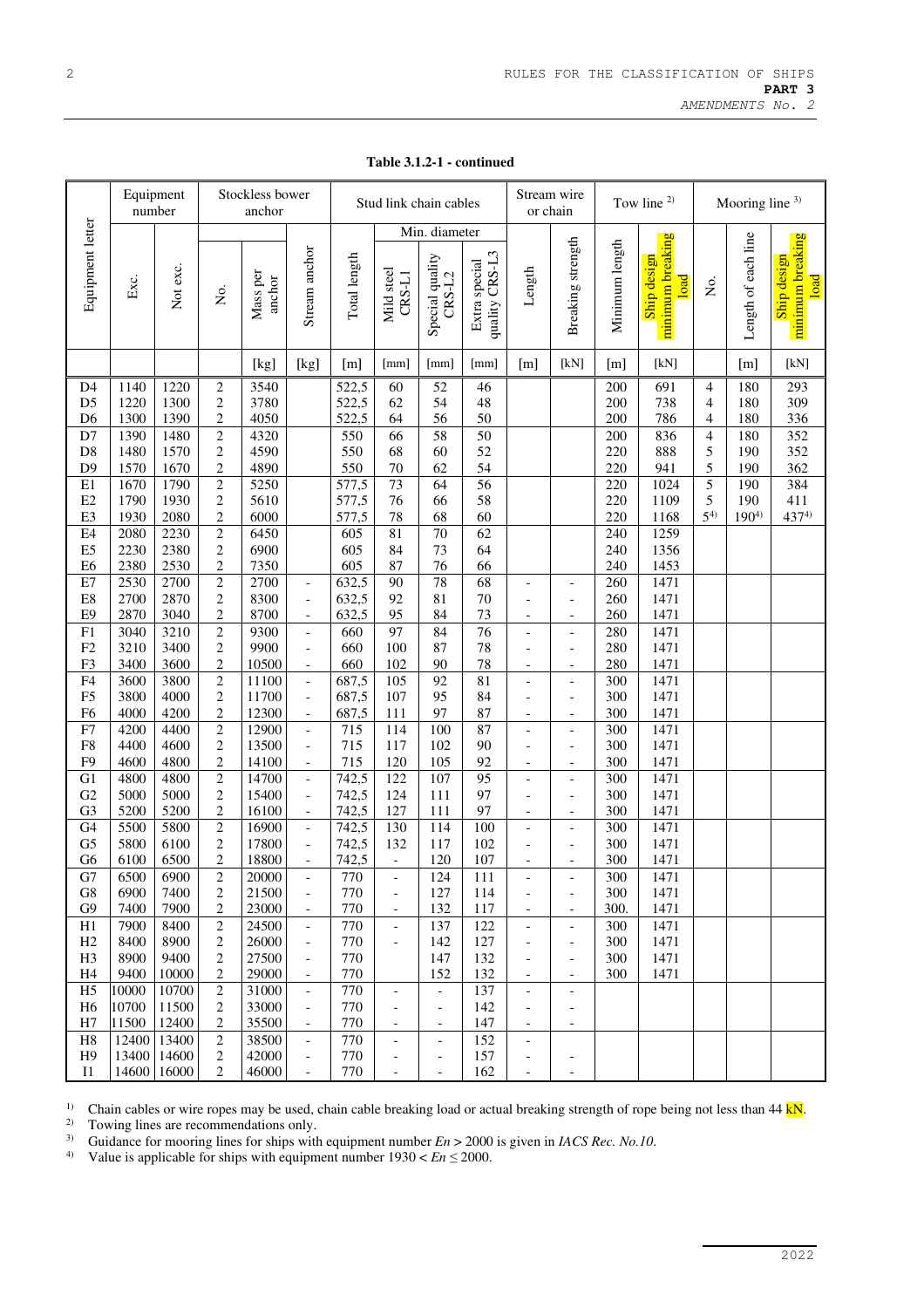**Head 3.1 GENERAL PROVISIONS**, Table 3.1.2-2 Equipment for fishing vessels has been amended and should be read as follows:

|                     |           | Equipment number | Stockless bower anchors Stud link chain cables for anchors |                |                   |                                       |                              |                | Mooring line                      |                                                |  |  |
|---------------------|-----------|------------------|------------------------------------------------------------|----------------|-------------------|---------------------------------------|------------------------------|----------------|-----------------------------------|------------------------------------------------|--|--|
| Equipment<br>letter | Exceeding | Not<br>exceeding | Number                                                     | Mass<br>anchor | Total<br>length   | Min. diameter<br>Mild steel<br>CRS-L1 | Special<br>quality<br>CRS-L2 | Number         | Minimum<br>length of<br>each line | Ship design<br>minimum<br><b>breaking</b> load |  |  |
|                     |           |                  |                                                            | [kg]           | $\lceil m \rceil$ | [mm]                                  | [mm]                         |                | [m]                               | [kN]                                           |  |  |
| a1                  |           | to $30$          | $\overline{2}$                                             | 70             | 137.5             | 1)                                    |                              | 2              | 40                                | 25                                             |  |  |
| a2                  | 30        | 40               | $\overline{c}$                                             | 80             | 165               | 11.0                                  | $\overline{a}$               | $\overline{c}$ | 50                                | 29                                             |  |  |
| a3                  | 40        | 50               | $\overline{2}$                                             | 100            | 192.5             | 11.0                                  | $\overline{\phantom{a}}$     | $\overline{c}$ | 60                                | 29                                             |  |  |
| a4                  | 50        | 60               | $\overline{c}$                                             | 120            | 192.5             | 12,5                                  | $\overline{\phantom{a}}$     | $\overline{c}$ | 60                                | 29                                             |  |  |
| a5                  | 60        | 70               | $\overline{2}$                                             | 140            | 192.5             | 12.5                                  |                              | $\overline{c}$ | 80                                | 29                                             |  |  |
| a6                  | 70        | 80               | $\overline{c}$                                             | 160            | 220               | 14                                    | 12.5                         | $\sqrt{2}$     | 100                               | 34                                             |  |  |
| a <sub>7</sub>      | 80        | 90               | $\overline{2}$                                             | 180            | 220               | 14                                    | 12.5                         | $\overline{2}$ | 100                               | 36.8                                           |  |  |
| a8                  | 90        | 100              | $\overline{c}$                                             | 210            | 220               | 16                                    | 14                           | $\overline{c}$ | 110                               | 36.8                                           |  |  |
| a <sub>9</sub>      | 100       | 110              | $\overline{c}$                                             | 240            | 220               | 16                                    | 14                           | $\overline{c}$ | 110                               | 39                                             |  |  |
| b1                  | 110       | 120              | $\overline{2}$                                             | 270            | 247.5             | 17.5                                  | 16                           | $\overline{2}$ | 110                               | $\overline{39}$                                |  |  |
| b2                  | 120       | 130              | $\overline{c}$                                             | 300            | 247.5             | 17.5                                  | 16                           | $\sqrt{2}$     | 110                               | 44                                             |  |  |
| b3                  | 130       | 140              | $\overline{c}$                                             | 340            | 275               | 19                                    | 17,5                         | $\overline{c}$ | 120                               | 44                                             |  |  |
| b4                  | 140       | 150              | $\overline{2}$                                             | 390            | 275               | 19                                    | 17,5                         | $\overline{2}$ | 120                               | 49                                             |  |  |
| b <sub>5</sub>      | 150       | 175              | $\overline{c}$                                             | 480            | 275               | 22                                    | 19                           | $\sqrt{2}$     | 120                               | 54                                             |  |  |
| b6                  | 175       | 205              | $\overline{c}$                                             | 570            | 302.5             | 24                                    | 20,5                         | $\overline{c}$ | 120                               | 59                                             |  |  |
| b7                  | 205       | 240              | $\overline{2}$                                             | 660            | 302.5             | 26                                    | 22                           | $\overline{2}$ | 120                               | 64                                             |  |  |
| b8                  | 240       | 280              | $\overline{c}$                                             | 780            | 330               | 28                                    | 24                           | 3              | 120                               | 71                                             |  |  |
| b9                  | 280       | 320              | $\overline{2}$                                             | 900            | 357.5             | 30                                    | 26                           | 3              | 140                               | 78                                             |  |  |
| c1                  | 320       | 360              | $\overline{2}$                                             | 1020           | 357.5             | 32                                    | 28                           | 3              | 140                               | 85.8                                           |  |  |
| c2                  | 360       | 400              | $\overline{2}$                                             | 1140           | 385               | 34                                    | 30                           | 3              | 140                               | 93                                             |  |  |
| c3                  | 400       | 450              | $\overline{c}$                                             | 1290           | 385               | 36                                    | 32                           | 3              | 140                               | 101                                            |  |  |
| c4                  | 450       | 500              | $\overline{c}$                                             | 1440           | 412.5             | 38                                    | 34                           | 3              | 140                               | 108                                            |  |  |
| c <sub>5</sub>      | 500       | 550              | $\overline{c}$                                             | 1590           | 412.5             | 40                                    | 34                           | $\overline{4}$ | 160                               | 113                                            |  |  |
| c6                  | 550       | 600              | $\overline{c}$                                             | 1740           | 440               | 42                                    | 36                           | 4              | 160                               | 118                                            |  |  |
| c7                  | 600       | 660              | $\overline{c}$                                             | 1920           | 440               | 44                                    | 38                           | $\overline{4}$ | 160                               | 123                                            |  |  |
| c8                  | 660       | 720              | $\overline{2}$                                             | 2100           | 440               | 46                                    | 40                           | $\overline{4}$ | 160                               | 127                                            |  |  |

**Table 3.1.2-2 Equipment for fishing vessels** 

<sup>1)</sup> Chain cables or wire ropes may be used, cable breaking load or minimum breaking strength of wire rope being no less than 44 kN.

 **Head 3.2 EQUIPMENT NUMBER**, item 3.2.1 has been amended and should be read as follows:

**3.2.1** The equipment of anchors and chain cables for ships of unrestricted service is to be as given in Table 3.1.2-1 and is to be based on an Equipment Number *En* calculated as follows:

### $EN = \Delta^{2/3} + 2(hB + S_{\text{fun}}) + 0.1A$

where:

- $\Delta$  = moulded displacement, in [t], to the summer load waterline,
- $B =$  moulded breadth, in [m],
- *h* = effective height, in [m], from the summer load waterline to the top of the uppermost house,  $h = a + \sum h_i$
- $a =$  vertical distance at hull side from the summer load waterline amidships to the upper deck, in [m],+
- $h_i$  = height, in [m], on the centreline of each tier of houses having a breadth greater than *B*/4, for the lowest tier  $h_i$ is to be measured at centreline from the upper deck or from a notional deck line where there is local discontinuity in the upper deck, see Fig. 3.2.1-1 for an example,
- *A* = side projected area, in [m<sup>2</sup>], of the hull, superstructures and houses and funnels above the summer load waterline which are within the equipment length of the ship and also have a breadth greater than *B*/4. The side projected area of the funnel is considered in *A* when *AFS* is greater than zero. In this case, the side projected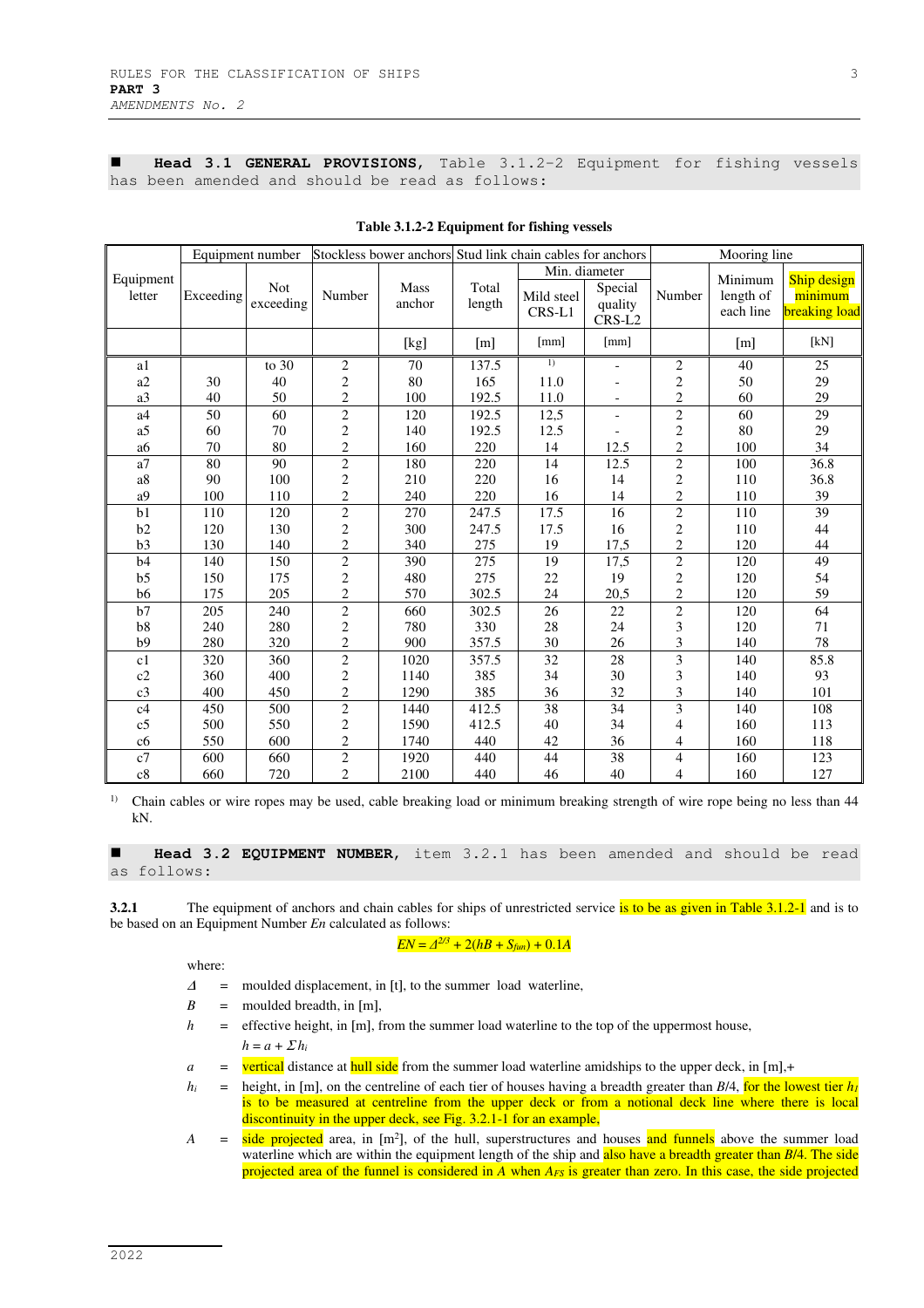area of the funnel should be calculated between the upper deck, or notional deck line where there is local discontinuity in the upper deck, and the effective height *hF*.  $S_{\text{fun}}$  = effective front projected area of the funnel, in  $[m^2]$ , defined as:  $S_{\text{fun}} = A_{\text{FS}} - S_{\text{shield}}$  $A_{FS}$  = front projected area of the funnel, in  $[m^2]$ , calculated between the upper deck at centreline, or notional deck line where there is local discontinuity in the upper deck, and the effective height *hF*.  *AFS* is taken equal to zero if the funnel breadth is less than or equal to *B*/4 at all elevations along the funnel height.  $h_F$  = effective height of the funnel, in [m], measured from the upper deck at centreline, or notional deck line where there is local discontinuity in the upper deck, and the top of the funnel. The top of the funnel may be taken at the level where the funnel breadth reaches *B*/4. *S*<sub>*shield*</sub> = the section of front projected area *A<sub>FS</sub>*, in [m<sup>2</sup>], which is shielded by all deck houses having breadth greater than *B*/4. If there are more than one shielded section, the individual shielded sections i.e *Sshield1*, *Sshield 2* etc as

shown in figure 2 to be added together. To determine *Sshield*, the deckhouse breadth is assumed *B* for all deck houses having breadth greater than *B*/4 as shown for *Sshield1*, *Sshield2* in Fig. 3.2.1-2.

 **Head 3.2 EQUIPMENT NUMBER**, Fig. 3.2.1 has been changed and replaced with Fig. 3.2.1-1 and should be read as follows:



## **Figure 3.2.1-1**

 **Head 3.2 EQUIPMENT NUMBER**, Fig. 3.2.1-2 has been added and should be read as follows:



**Figure 3.2.1-2**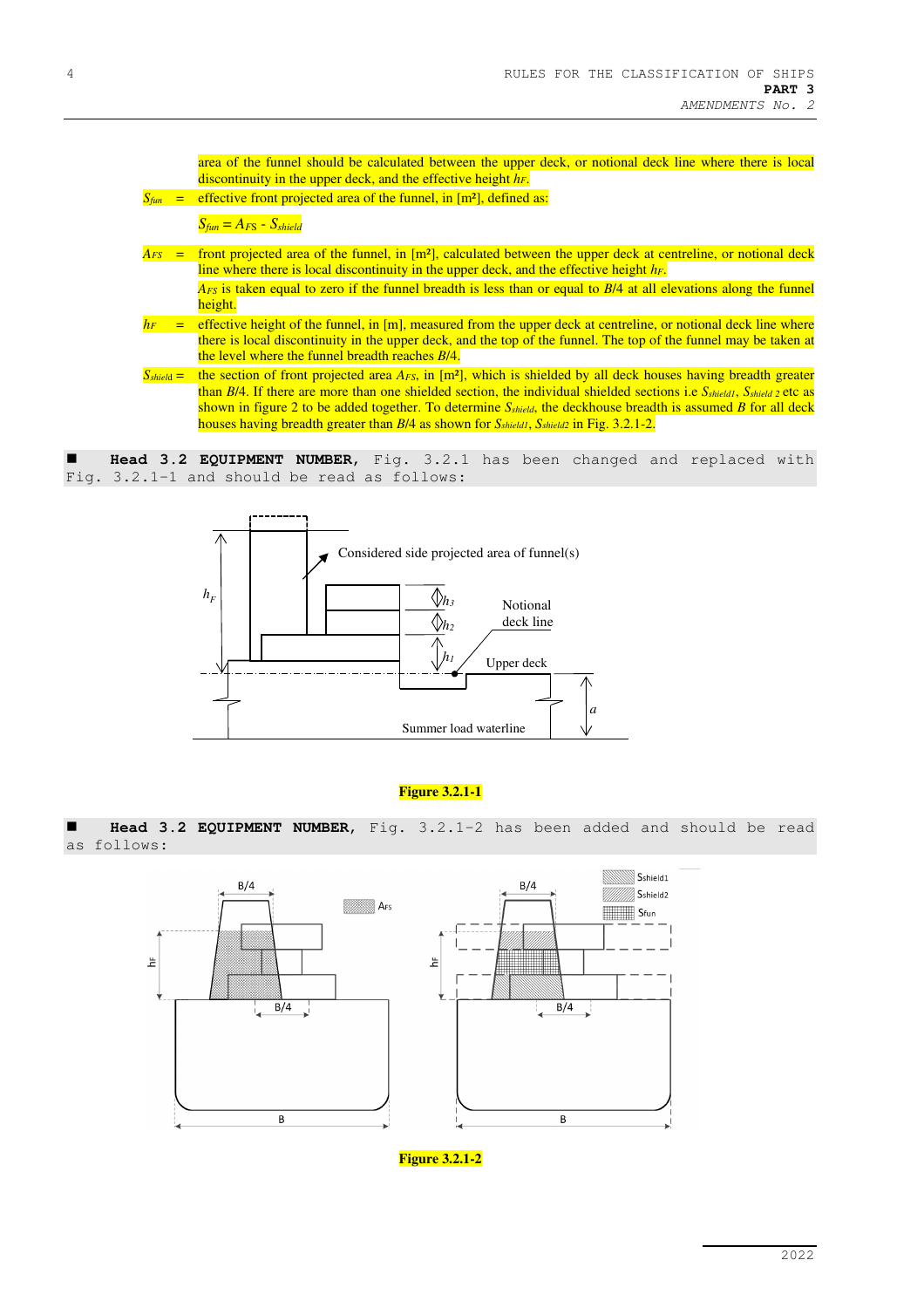**Head 3.2 EQUIPMENT NUMBER**, item 3.2.2 has been amended and should be read as follows:

**3.2.2** When calculating *h*, sheer and trim are to be ignored, i.e. *h* is the sum of freeboard amidships plus the height (at centreline) of each tier of houses having a breadth greater than *B*/4.

If a house having a breadth greater than *B*/4 is above a house with a breadth of *B*/4 or less then the wide house is to be included but the narrow house ignored.

Screens or bulwarks 1,5 m or more in height are to be regarded as parts of houses when determining *h* and *A*. The height of the hatch coamings and that of any deck cargo, such as containers, may be disregarded when determining *h* and *A*.

With regard to determining *A*, when a bulwark is more than 1,5 m high, the area shown as *A2* (see Fig. 3.2.2) is to be included in *A*.



#### **Figure 3.2.2**

The equipment length of the vessels is the length between perpendiculars but is not to be less than 96% nor greater than 97% of the extreme length on the summer waterline (measured from the forward end of the waterline).

When several funnels are fitted on the ship, the above parameters are taken as follows:

- $h_F$ : effective height of the funnel, in [m], measured from the upper deck, or notional deck line where there is local discontinuity in the upper deck, and the top of the highest funnel. The top of the highest funnel may be taken at the level where the sum of each funnel breadth reaches *B*/4.
- $A_{FS}$ : sum of the front projected area of each funnel, in  $[m^2]$ , calculated between the upper deck, or notional deck line where there is local discontinuity in the upper deck, and the effective height *hF*. *A<sub>FS</sub>* is to be taken equal to zero if the sum of each funnel breadth is less than or equal to *B*/4 at all elevations along the funnels height.
- A: side projected area, in [m<sup>2</sup>], of the hull, superstructures, houses and funnels above the summer loadwaterline which are within the equipment length of the ship. The total side projected area of the funnels is to be considered in the side projected area of the ship,  $A$ , when  $A_{FS}$  is greater than zero. The shielding effect of funnels in transverse direction may be considered in the total side projected area, i.e., when the side projected areas of two or more funnels fully or partially overlap, the overlapped area needs only to be counted once.

The total length of chain given in Tables 3.1.2-1 and 3.1.2-2 is to be divided in approximately equal parts between the two bower anchors.

 **Head 3.2 EQUIPMENT NUMBER**, item 3.2.6 has been added and should be read as follows:

**3.2.6** The equipment of anchors and chain cables given in Table 3.1.2-2 for fishing vessels operating in unrestricted service is based on the equipment number EN which should be calculated as follows:

### $EN = \Delta^{2/3} + 2Bh + 0.1A$

*Δ* = moulded displacement, in [t], to the maximum design waterline,

 $=$  greatest moulded breadth, in  $[m]$ ,

<sup>=</sup> effective height, in [m], from the maximum design waterline to the top of the uppermost house.

- $= a + \sum h_i$
- $a =$  distance, in [m], from the maximum design waterline to the upper edge of the uppermost complete deck at the side amidships,
- $h_i$  = height, in [m], on the centreline of each tier of houses having breadth greater than *B*/4.

For the lowest tier  $h$  is measured at centreline from the upper deck or from a notional deck line where there is local discontinuity in the upper deck.

where: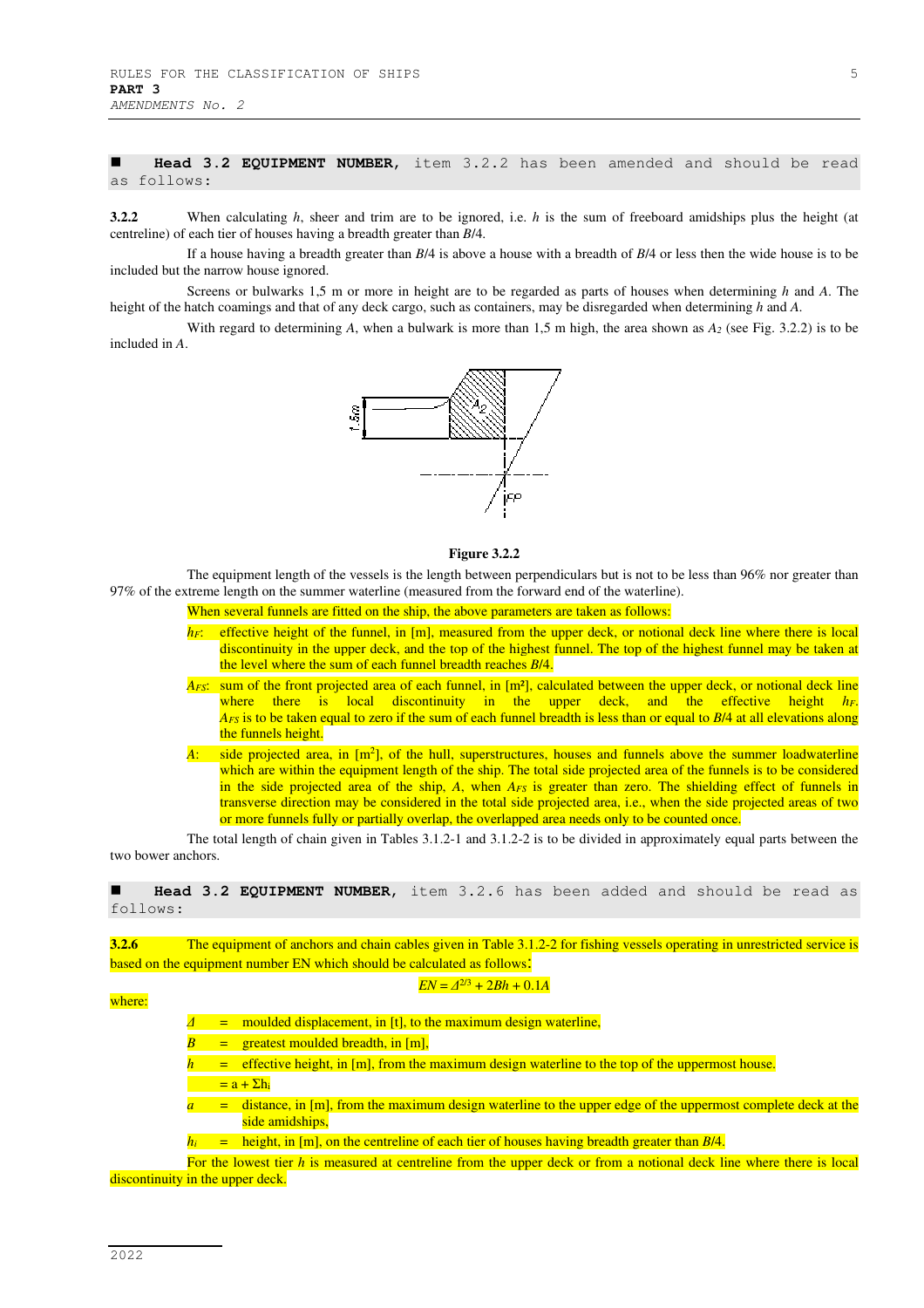# When calculating *h*, sheer and trim can be ignored.

*A* = side-projected area, in [m<sup>2</sup>], of the hull, within the length of the ship between perpendiculars, and of superstructures and houses above the maximum design waterline having a width greater than *B*/4.

Screens and bulwarks more than 1.5 m in height should be regarded as parts of houses when determining *h* and *A*.

 **Head 3.5 ANCHOR APPLIANCES**, item 3.5.8 Supporting hull structure of anchor windlass and chain stopper has been amended and should be read as follows:

#### **3.5.8 Supporting hull structures of anchor windlass and chain stopper**

**3.5.8.1** The **supporting hull** structure of anchor windlass and chain stopper is to be sufficient to accommodate the **design** and sea loads.

**3.5.8.2** The **design** loads are to be taken not less than:

- 1. for chain stoppers, 80% of the chain cable breaking load,
- 2. for windlasses, where no chain stopper is fitted or the chain stopper is attached to the windlass, 80% of the chain cable breaking load,
- 3. for windlasses, where chain stoppers are fitted but not attached to the windlass, 45% of the chain cable breaking load. The **design** loads are to be applied in the direction of the chain cable.
- **3.5.8.3** The sea loads are to be taken according to 7.14.3.2.

**3.5.8.4** The stresses acting on the supporting hull structures of windlass and chain stopper, based on net thickness obtained by deducting the corrosion addition,  $t_k$ , given in 3.5.8.5, are not to be greater than the following permissible values:

(a) For strength assessment by means of beam theory or grillage analysis:

Normal stress: 1,.0 *ReH*

Shear stress: 0,6 *ReH*

The normal stress is the sum of bending stress and axial stress. The shear stress to be considered corresponds to the shear stress acting perpendicular to the normal stress. No stress concentration factors are to be taken into account.

(b) For strength assessment by means of finite element analysis:

Von Mises stress: 1,0 *ReH*

For strength assessment by means of finite element analysis the mesh is to be fine enough to represent the geometry as realistically as possible. The aspect ratios of elements are not to exceed 3. Girders are to be modelled using shell or plane stress elements. Symmetric girder flanges may be modelled by beam or truss elements. The element height of girder webs must not exceed one-third of the web height. In way of small openings in girder webs, the web thickness is to be reduced to a mean thickness over the web height as per *Register's* Rules. Large openings are to be modelled. Stiffeners may be modelled using shell, plane stress, or beam elements. The mesh size of stiffeners is to be fine enough to obtain proper bending stress. If flat bars are modeled using shell or plane stress elements, dummy rod elements are to be modelled at the free edge of the flat bars and the stresses of the dummy elements are to be evaluated. Stresses are to be read from the centre of the individual element. For shell elements the stresses are to be evaluated at the mid plane of the element.

**3.5.8.5** The total corrosion addition, *tk*, is not to be less than the following values:

(a) Ships covered by Common structural rules for bulk carriers and oil tankers:

*tk*: total corrosion addition as defined in these rules.

(b) Other ships:

For the supporting hull structure, the total corrosion addition, *tk*, is defined according to the *Register's Rules* for all considered structural members used in the model (e.g. deck structures).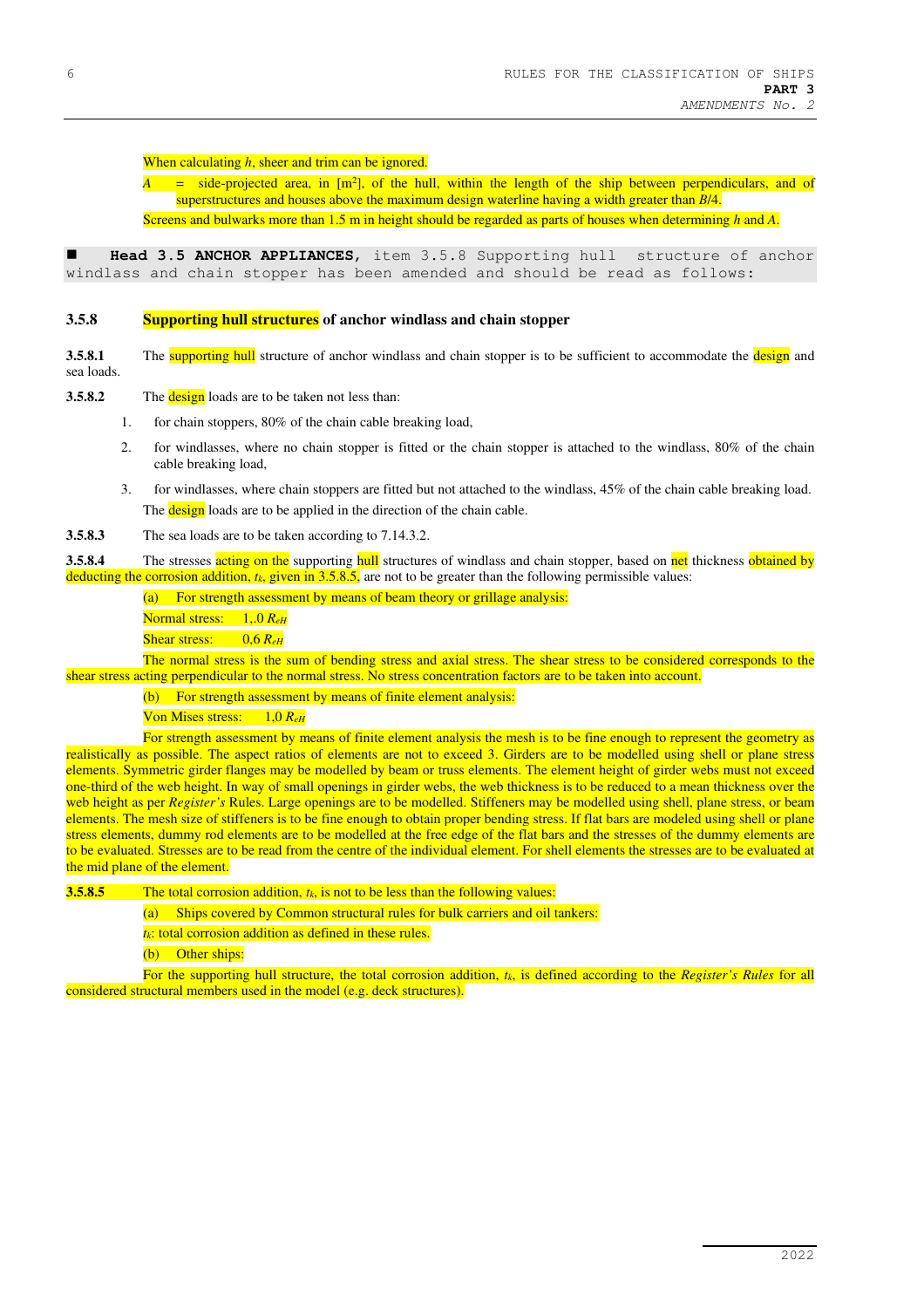# **4 MOORING ARRANGEMENT**

 **Head 4.1 GENERAL PROVISIONS**, item 4.1.1 has been amended and should be read as follows:

**4.1.1** The number, length and ship design minimum breaking load of mooring ropes are to be determined for all ships according to Table 3.1.2-1 and for fishing vessels according to Table 3.1.2-2, and Table 3.6.2.1-1. The ship design minimum breaking loads specified in tables are valid for wire ropes and ropes of natural fibre (manila) only. See also *IACS Rec. No.10.* 

 **Head 4.1 GENERAL PROVISIONS**, item 4.1.3 has been amended and should be read as follows:

**4.1.3** On ships with individual mooring ropes having ship design minimum breaking load exceeding 490 kN according to Table 3.1.2-1, the following ropes may be used:

with reduced ship design minimum breaking load and an increased number of ropes,

or

with increased ship design minimum breaking load and a reduced number of ropes.

In such cases the total ship design minimum breaking load of all the mooring ropes is not to be less than the total rope ship design minimum breaking load foreseen according to Table  $3.1.2$ -1. The number of ropes is to not be less than 6, and ship design minimum breaking load of a single rope is not to be lower than 490 kN.

 **Head 4.1 GENERAL PROVISIONS**, item 4.1.5 has been amended and should be read as follows:

**4.1.5** If synthetic-fibre ropes are used, the line design break force as defined in 5.6.1 of a rope  $F_c$  is not to be less than:  $F_c = 0.0742 \cdot \delta_m \cdot F_t^{8/9}$ ,  $[kN]$ 

where:

- $\delta_m$  = the mean relative elongation to the breaking point of a synthetic rope, in percentages but not less than 30%,
- $F_t$  = actual ship design minimum breaking load of a mooring rope, given in Table 3.1.2-1 or 3.1.2-2, in [kN], see also *IACS Recommendation No. 10.*

 **Head 4.1 GENERAL PROVISIONS**, item 4.1.7 has been added and should be read as follows:

**4.1.7** As an alternative to the prescriptive approach, direct mooring analysis may be performed to determine the necessary mooring restraint, i.e. number and strength of mooring lines. Direct analyses allow to optimize mooring equipment and arrangement for the individual ship and the port mooring facilities typical for the considered ship type and size. The requirements of direct analysis are shown in the *IACS Rec. No.10*, Appendix A.

 **Head 4.2 MOORING ROPES**, item 4.2.1 has been amended and should be read as follows:

**4.2.1** Mooring ropes may be made of steel wire, or of natural or synthetic fibres except on ships carrying in bulk flammable liquids with a flash point under 60°.

Operations with steel wire ropes are allowed only on those superstructure decks which are not the top of the cargo tanks and which have no cargo pipelines led over them.

Regardless of the ship design minimum breaking load as specified in Tables  $3.1.2$ -1,  $3.1.2$ -2 or  $3.6.2.1$ -1, fibre ropes with a diameter less than 20 mm are not acceptable.

For polyamide ropes the ship design minimum breaking load should be increased by 20% and for other synthetic ropes by 10% to account for strength loss due to, among others, aging and wear.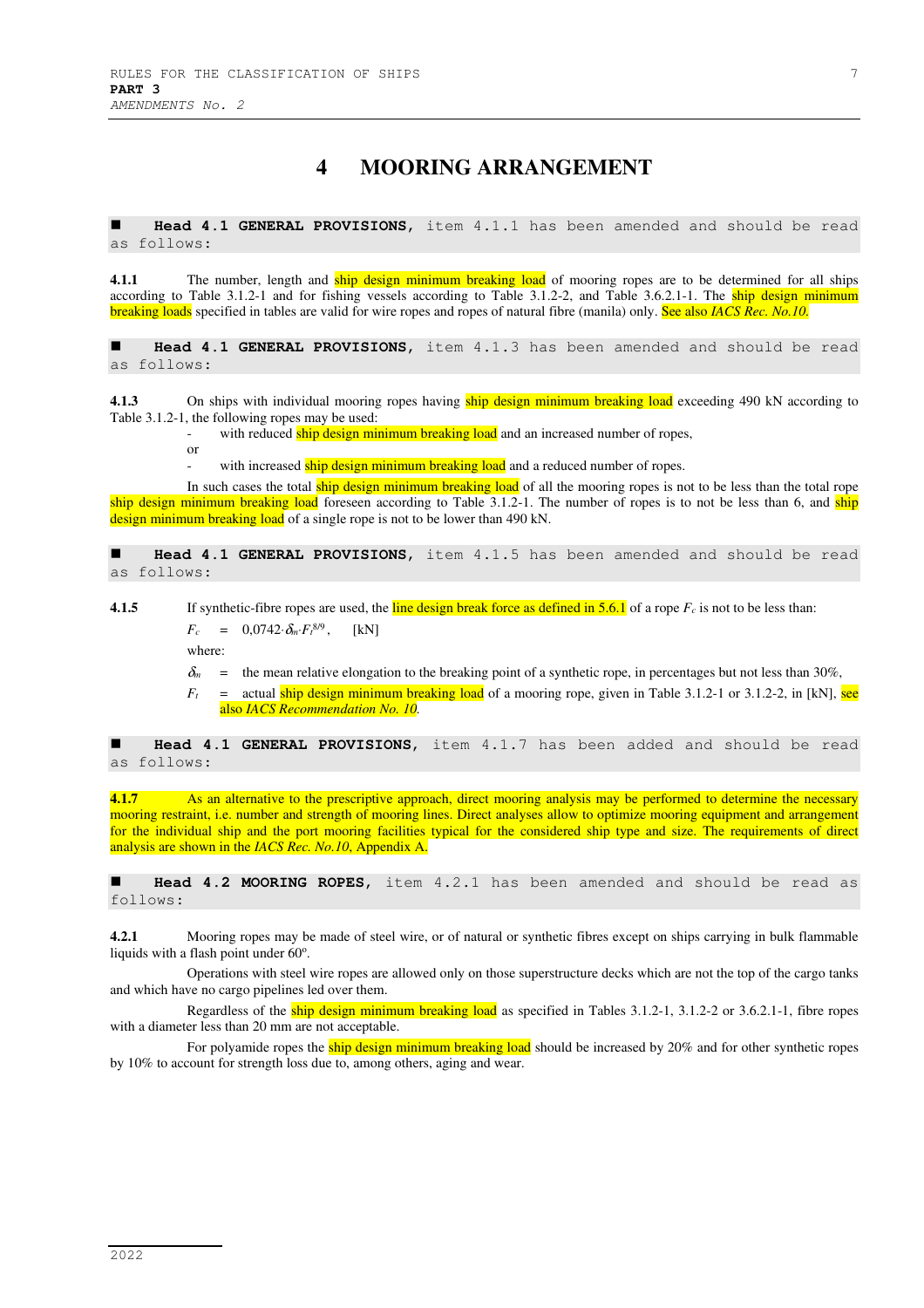# **5 TOWING ARRANGEMENT**

 **Head 5.6 SHIPBOARD FITTINGS AND SUPPORTING HULL STRUCTURES ASSOCIATED WITH TOWING AND MOORING ON CONVENTIONAL VESSELS**, item 5.6.1 Application and definitions has been amended and should be read as follows:

#### **5.6.1 Application and definitions**

Conventional ships are to be provided with arrangements, equipment and fittings of sufficient safe working load to enable the safe conduct of all towing and mooring operations associated with the normal operations of the ship.

This requirement is to apply to design and construction of shipboard fittings and supporting structures used for the normal towing and mooring operations. Normal towing means towing operations necessary for manoeuvring in ports and sheltered waters associated with the normal operations of the ship.

For ships, not subject to SOLAS Regulation II-1/3-4, Paragraph 1, but intended to be fitted with equipment for towing by another ship or a tug, e.g. such as to assist the ship in case of emergency as given in SOLAS Regulation II-1/3-4, Paragraph 2, the requirements designated as 'other towing' in this requirement are to be applied to design and construction of those shipboard fittings and supporting hull structures.

This requirement is not applicable to design and construction of shipboard fittings and supporting hull structures used for special towing services defined as:

- **Escort towing**: Towing service, in particular, for laden oil tankers or LNG carriers, required in specific estuaries. Its main purpose is to control the ship in case of failures of the propulsion or steering system. It should be referred to local escort requirements and guidance given by, e.g., the *Oil Companies International Marine Forum* (OCIMF).
- - **Canal transit towing**: Towing service for ships transiting canals, e.g. the Panama Canal. It should be referred to local canal transit requirements.
- - **Emergency towing for tankers**: Towing service to assist tankers in case of emergency. For the emergency towing arrangements, ships subject to SOLAS regulation II-1/3-4*,* Paragraph 1 are to comply with that regulation and resolution *MSC.35(63)* as may be amended.

IACS Recommendation No. 10 "Anchoring, Mooring and Towing Equipment" may be referred to for recommendations concerning mooring and towing.

For the requirements of SOLAS regulation II-1/3-8 relating to towing and mooring equipment, see IACS Unified Interpretation SC212.

The net minimum scantlings of the supporting hull structure are to comply with the requirements given in 5.6.2.5 and 5.6.3.5. The net thicknesses, tnet, are the member thicknesses necessary to obtain the above required minimum net scantlings. The required gross thicknesses are obtained by adding the corrosion addition, tk, given in 5.6.5, to tnet. Shipboard fittings are to comply with the requirements given in 5.6.2.4 and 5.6.3.4. For shipboard fittings not selected from an accepted industry standard the corrosion addition, tk, and the wear allowance, tw, given in 5.6.5 and 5.6.6, respectively, are to be considered.

For the purpose of this requirement:

- Conventional ships means new displacement-type ships of 500 GT and above, excluding high speed craft, special purpose ships, and offshore units of all types. As per MSC.266(84), 'Special purpose ship' means a mechanically self-propelled ship which by reason of its function carries on board more than 12 special personnel.
- Shipboard fittings mean those components limited to the following: bollards and bitts, fairleads, stand rollers, chocks used for the normal mooring of the vessel and the similar components used for the normal towing of the ship. Other components such as capstans, winches, etc. are not covered by the requirements of this Section. Any weld or bolt or equivalent device connecting the shipboard fitting to the supporting structure is part of the shipboard fitting and if selected from an industry standard subject to that standard.
- Supporting hull structures means that part of the ship structure on/in which the shipboard fitting is placed and which is directly submitted to the forces exerted on the shipboard fitting. The supporting hull structure of capstans, winches, etc. used for the normal towing and mooring operations mentioned above is also subject to the requirements of this Section.
- Industry standard means international standard (ISO, etc.) or standards issued by national association which are recognised in the country where the ship is built.
- The nominal **capacity condition** is defined as the theoretical condition where the maximum possible deck cargoes are included in the ship arrangement in their respective positions. For container ships the nominal capacity condition represents the theoretical condition where the maximum possible number of containers is included in the ship arrangement in their respective positions.
- **Ship Design Minimum** Breaking **Load (***MBLSD***)** means the minimum breaking load of new, dry mooring lines or tow line for which shipboard fittings and supporting hull structures are designed in order to meet mooring restraint requirements or the towing requirements of other towing service.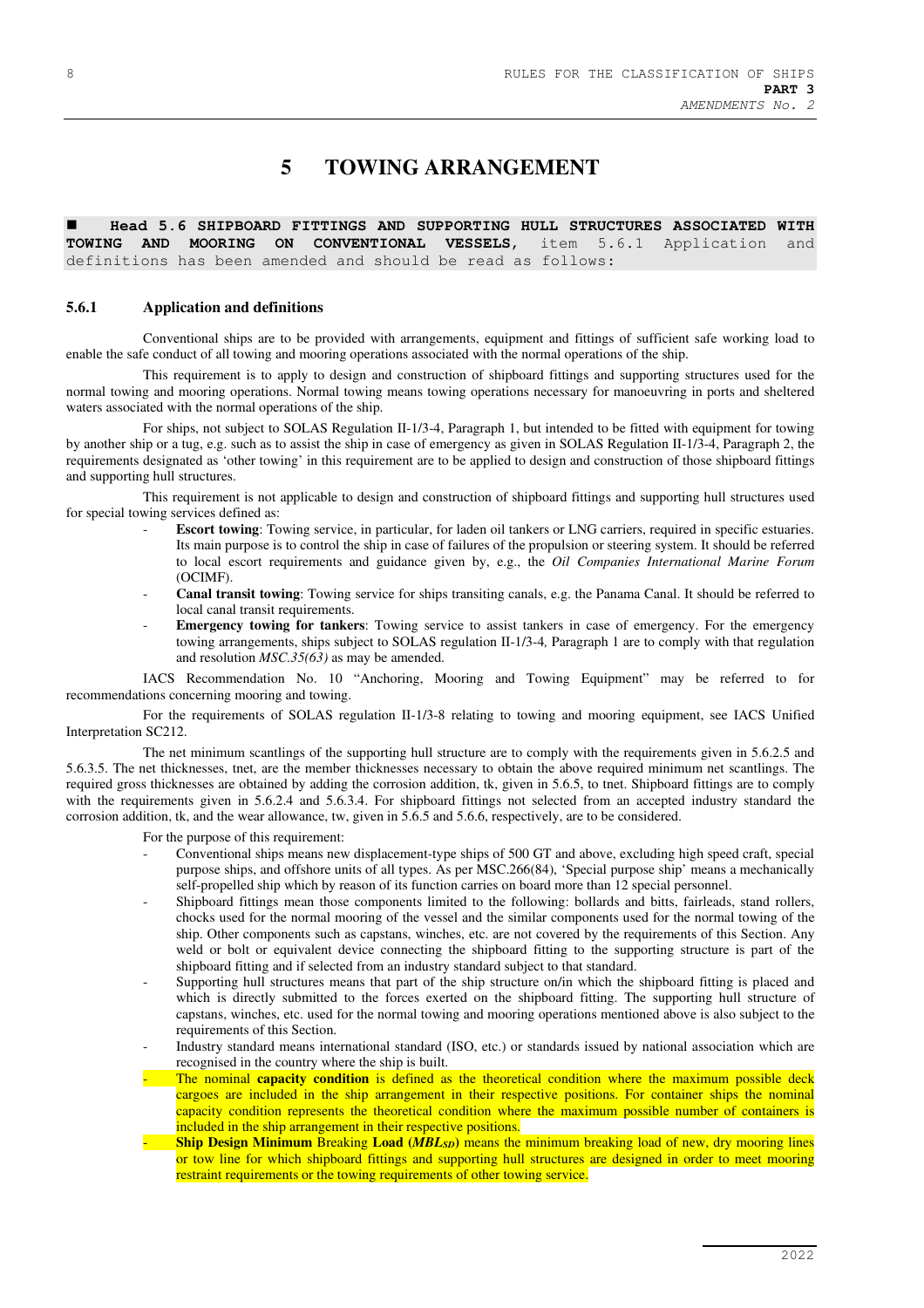Line Design Break Force (*LDBF*) means the minimum force that a new, dry, spliced, mooring line will break at. This is for all synthetic cordage materials.

 **Head 5.6 SHIPBOARD FITTINGS AND SUPPORTING HULL STRUCTURES ASSOCIATED WITH TOWING AND MOORING ON CONVENTIONAL VESSELS**, sub-item 5.6.2.1 Strength has been amended and should be read as follows:

#### **5.6.2.1 Strength**

The strength of shipboard fittings used for normal towing operations at bow, sides and stern and their supporting hull structures are to comply with the requirements of this Section.

Where a ship is equipped with shipboard fittings intended to be used for other towing services, the strength of these fittings and their supporting hull structures are to comply with the requirements of this Section.

For fittings intended to be used for, both, towing and mooring, 5.6.3 applies to mooring.

 **Head 5.6 SHIPBOARD FITTINGS AND SUPPORTING HULL STRUCTURES ASSOCIATED WITH TOWING AND MOORING ON CONVENTIONAL VESSELS**, sub-item 5.6.2.3 Load considerations has been amended and should be read as follows:

#### **5.6.2.3 Load considerations**

The minimum design load applied to supporting hull structures for shipboard fittings is to be:

- (1) for normal towing operations, 1.25 times the intended maximum towing load (e.g. static bollard pull) as indicated on the towing and mooring arrangements plan,
- (2) for other towing service, the ship design minimum breaking load according to IACS Recommendation No. 10 (see Notes),
- (3) for fittings intended to be used for, both, normal and other towing operations, the greater of the design loads according to (1) and (2).

#### *NOTES:*

- *1. Side projected area including that of deck cargoes as given by the ship nominal capacity condition is to be taken into account for selection of towing lines and the loads applied to shipboard fittings and supporting hull structure*. *The nominal capacity condition is defined in 5.6.1.*
- *2. The increase of the line design break force for synthetic ropes according to IACS Recommendation No. 10 needs not to be taken into account for the loads applied to shipboard fittings and supporting hull structure.*

When a safe towing load TOW greater than that determined according to 5.6.2.6 is requested by the applicant, then the design load is to be increased in accordance with the appropriate TOW/design load relationship given by 5.6.2.3 and 5.6.2.6.

The design load is to be applied to fittings in all directions that may occur by taking into account the arrangement shown on the towing and mooring arrangements plan.

Where the towing line takes a turn at a fitting the total design load applied to the fitting is equal to the resultant of the design loads acting on the line, see Fig. 5.6.2.3.

However, in no case does the design load applied to the fitting need to be greater than twice the design load on the line.



**Figure 5.6.2.3**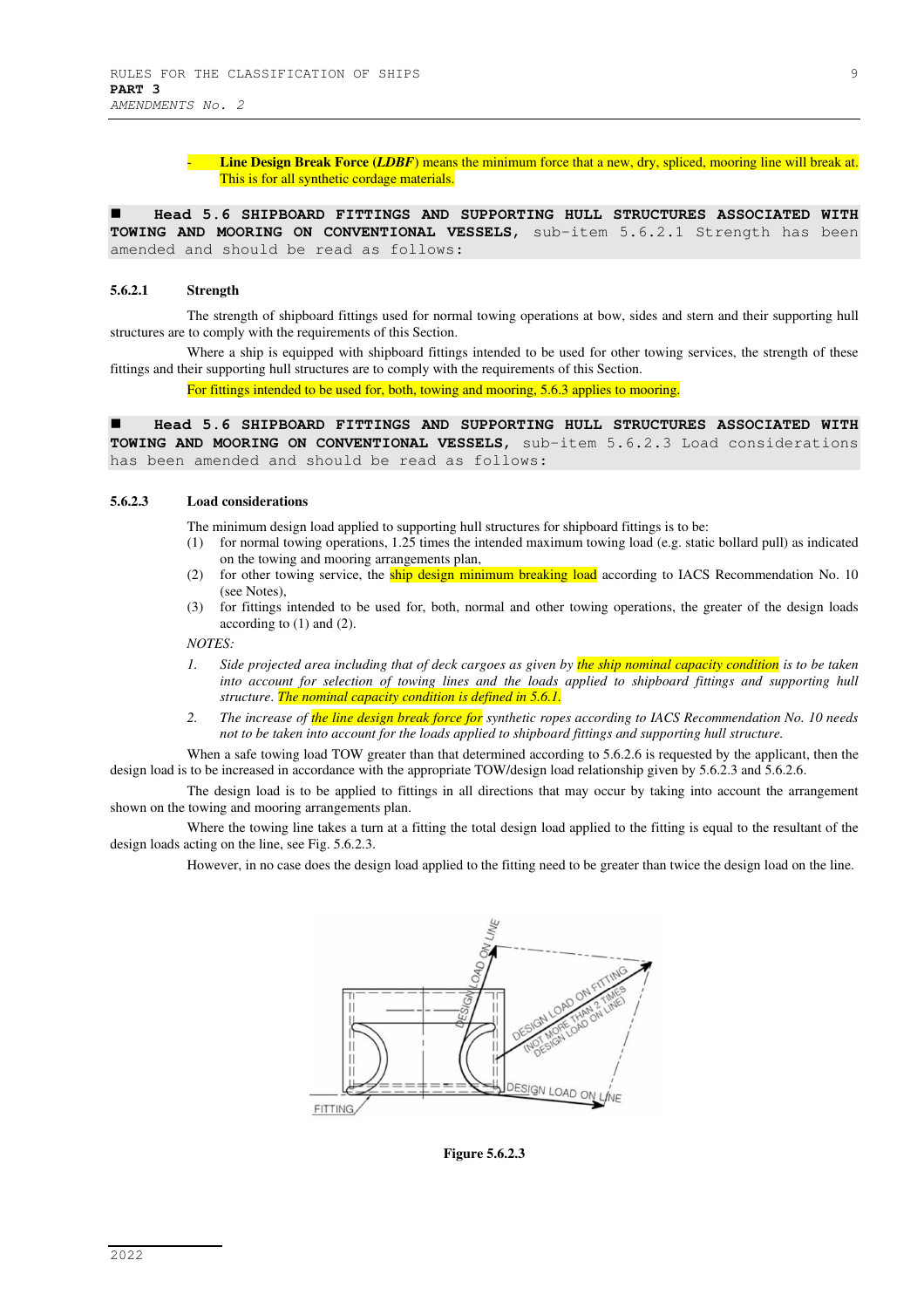**Head 5.6 SHIPBOARD FITTINGS AND SUPPORTING HULL STRUCTURES ASSOCIATED WITH TOWING AND MOORING ON CONVENTIONAL VESSELS**, sub-item 5.6.2.4 Shipboard fitings has been amended and should be read as follows:

#### **5.6.2.4 Shipboard fittings**

Shipboard fittings may be selected from an industry standard accepted by the *Register* and at least based on the following loads.

- (1) For normal towing operations, the intended maximum towing load (e.g. static bollard pull) as indicated on the towing and mooring arrangements plan,
- (2) For other towing service, the ship design minimum breaking load of the tow line according to IACS Recommendation No. 10 (see Notes in 5.6.2.3),
- (3) For fittings intended to be used for, both, normal and other towing operations, the greater of the loads according to (1) and (2).

Towing bitts (double bollards) may be chosen for the towing line attached with eye splice if the industry standard distinguishes between different methods to attach the line, i.e. figure-of-eight or eye splice attachment.

When the shipboard fitting is not selected from an accepted industry standard, the strength of the fitting and of its attachment to the ship is to be in accordance with 5.6.2.3 and 5.6.2.5. Towing bitts (double bollards) are required to resist the loads caused by the towing line attached with eye splice. For strength assessment beam theory or finite element analysis using net scantlings is to be applied, as appropriate. Corrosion additions are to be as defined in 5.6.5. A wear down allowance is to be included as defined in 5.6.6. At the discretion of the *Register*, load tests may be accepted as alternative to strength assessment by calculations.

 **Head 5.6 SHIPBOARD FITTINGS AND SUPPORTING HULL STRUCTURES ASSOCIATED WITH TOWING AND MOORING ON CONVENTIONAL VESSELS**, sub-item 5.6.2.5.3 Allowable stress has been amended and should be read as follows:

#### **5.6.2.5.3 Allowable stresses**

Allowable stresses under the design load conditions as specified in 5.6.2.3 are as follows:

- (1) for strength assessment by means of beam theory or grillage analysis:
	- normal stress:  $1,0$  ReH;
		- shearing stress:  $0.6$  ReH.

Normal stress is the sum of bending stress and axial stress with the corresponding shearing stress acting perpendicular to the normal stress. No stress concentration factors being taken into account.

(2) for strength assessment by means of finite element analysis:

#### **Von Mises stress:** 1,0 *ReH*.

For strength assessment by means of finite element analysis the mesh is to be fine enough to represent the geometry as realistically as possible. The aspect ratios of elements are not to exceed 3. Girders are to be modelled using shell or plane stress elements. Symmetric girder flanges may be modelled by beam or truss elements. The element height of girder webs must not exceed one-third of the web height. In way of small openings in girder webs the web thickness is to be reduced to a mean thickness over the web height as per *Register's* Rules. Large openings are to be modelled. Stiffeners may be modelled by using shell, plane stress, or beam elements. The mesh size of stiffeners is to be fine enough to obtain proper bending stress. If flat bars are modeled using shell or plane stress elements, dummy rod elements are to be modelled at the free edge of the flat bars and the stresses of the dummy elements are to be evaluated. Stresses are to be read from the centre of the individual element. For shell elements the stresses are to be evaluated at the mid plane of the element.

*R*<sub>*eH*</sub> is the specified minimum yield stress of the material.

 **Head 5.6 SHIPBOARD FITTINGS AND SUPPORTING HULL STRUCTURES ASSOCIATED WITH TOWING AND MOORING ON CONVENTIONAL VESSELS**, sub-item 5.6.2.6 Safe towing load (TOW)has been amended and should be read as follows:

## **5.6.2.6 Safe towing load (TOW)**

- 1) The safe towing load (TOW) is the safe load limit of shipboard fittings for towing purpose.
- 2) TOW used for normal towing operations is not to exceed  $80\%$  of the design load per 5.6.2.3 (1).
- $3)$  TOW used for other towing operations is not to exceed 80% of the design load according to 5.6.2.3 (2).<br>4) For fittings used for both normal and other towing operations, the greater of the safe towing loads according
- 4) For fittings used for both normal and other towing operations, the greater of the safe towing loads according to 5.6.2.6.2 and 5.6.2.6.3 is to be used.
- 5) TOW, in [t], of each shipboard fitting is to be marked (by weld bead or equivalent) on the deck fittings used for towing. For fittings intended to be used for, both, towing and mooring, SWL, in [t], according to 5.6.3.6 is to be marked in addition to TOW.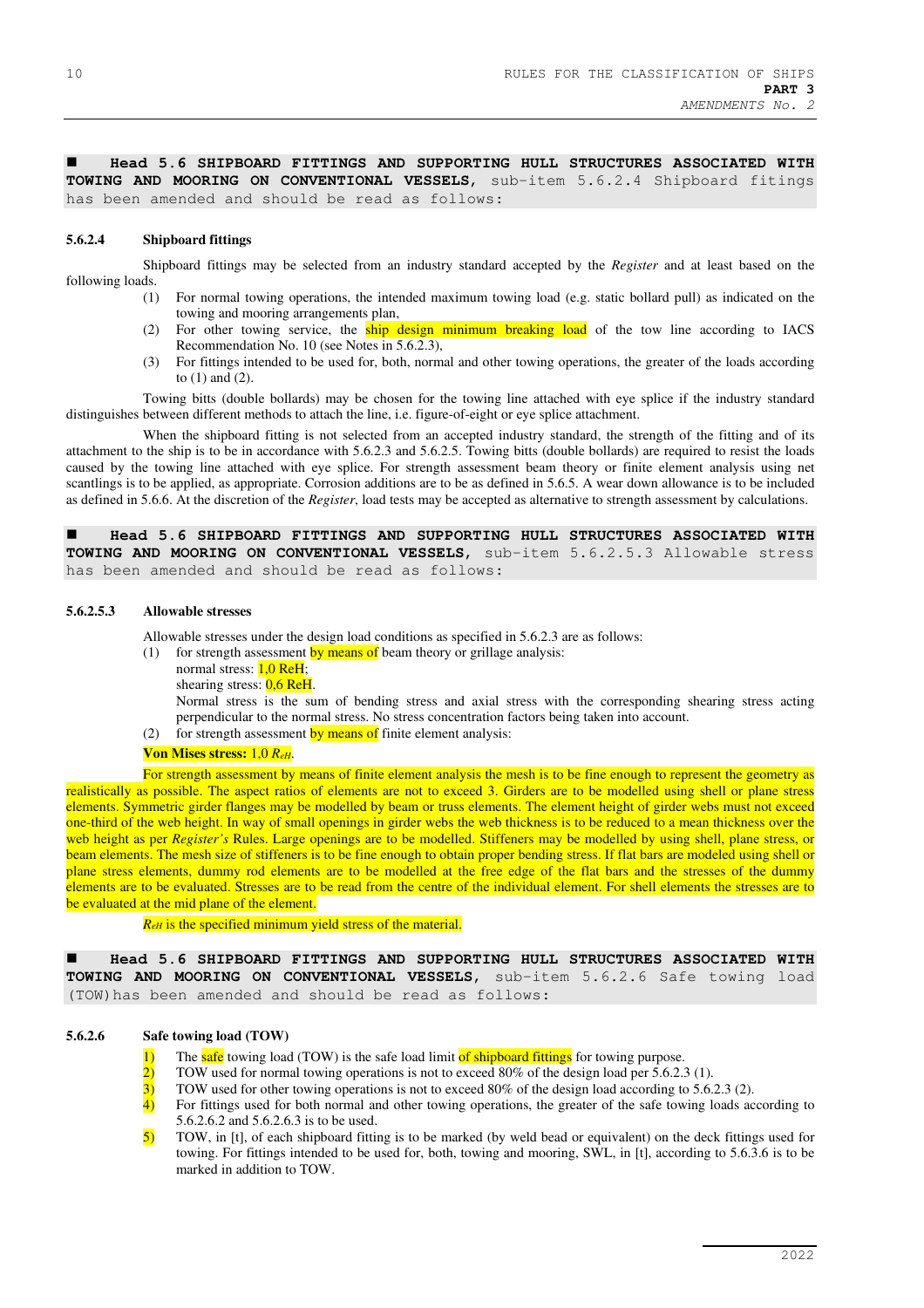6) The above requirements on TOW apply for the use with no more than one line. If not otherwise chosen, for towing bitts (double bollards) TOW is the load limit for a towing line attached with eye-splice.

7) The towing and mooring arrangements plan mentioned in 5.6.4 is to define the method of use of towing lines.

 **Head 5.6 SHIPBOARD FITTINGS AND SUPPORTING HULL STRUCTURES ASSOCIATED WITH TOWING AND MOORING ON CONVENTIONAL VESSELS**, sub-item 5.6.3.1 has been amended and should be read as follows:

#### **5.6.3.1 Strength**

The strength of shipboard fittings used for mooring operations and their supporting hull structures as well as the strength of supporting hull structures of winches and capstans is to comply with the requirements of this Section.

For fittings intended to be used for, both, towing and mooring, 5.6.2 applies to towing.

 **Head 5.6 SHIPBOARD FITTINGS AND SUPPORTING HULL STRUCTURES ASSOCIATED WITH TOWING AND MOORING ON CONVENTIONAL VESSELS**, sub-item 5.6.3.3 Load considerations has been amended and should be read as follows:

#### **5.6.3.3 Load considerations**

- The minimum design load applied to supporting hull structures for shipboard fittings is to be 1.15 times the ship design minimum breaking load according to the Tables 3.1.2-1 and 3.1.2-2 (see Notes). See also IACS Recommendation No. 10.
- 2) The minimum design load applied to supporting hull structures for winches is to be 1.25 times the intended maximum brake holding load, where the maximum brake holding load is to be assumed not less than 80% of the the ship design minimum breaking load according to the Tables 3.1.2-1 and 3.1.2-2, see Notes. See also IACS Recommendation No. For supporting hull structures of capstans, 1.25 times the maximum hauling-in force is to be taken as the minimum design load.
- 3) When a safe working load SWL greater than that determined according to 5.6.3.6 is requested by the applicant, then the design load is to be increased in accordance with the appropriate SWL/design load relationship given by 5.6.3.3 and 5.6.3.6.
- 4) The design load is to be applied to fittings in all directions that may occur by taking into account the arrangement shown on the towing and mooring arrangements plan. Where the mooring line takes a turn at a fitting the total design load applied to the fitting is equal to the resultant of the design loads acting on the line, refer to the Fig. 5.6.2.3. However, in no case does the design load applied to the fitting need to be greater than twice the design load on the line.

#### *NOTES:*

- *1. Side projected area including that of deck cargoes as given by the ship nominal capacity condition is to be taken into account for selection of towing lines and the loads applied to shipboard fittings and supporting hull structure. The nominal capacity condition is defined in 5.6.1. See also IACS Recommendation No. 10.*
- *2. The increase of the line design break force for synthetic ropes according to 4.2 needs not to be taken into account for the loads applied to shipboard fittings and supporting hull structure. See also IACS Recommendation No. 10.*

 **Head 5.6 SHIPBOARD FITTINGS AND SUPPORTING HULL STRUCTURES ASSOCIATED WITH TOWING AND MOORING ON CONVENTIONAL VESSELS**, sub-item 5.6.3.4 Shipboard fittings has been amended and should be read as follows:

#### **5.6.3.4 Shipboard fittings**

Shipboard fittings may be selected from an industry standard accepted by the Register and at least based on the ship design minimum breaking load according to the Tables 3.1.2-1 and 3.1.2-2 (see Notes in 5.6.3.3). See also IACS Recommendation No. 10.

Mooring bitts (double bollards) are to be chosen for the mooring line attached in figure-of-eight fashion if the industry standard distinguishes between different methods to attach the line, i.e. figure-of-eight or eye splice attachment.

When the shipboard fitting is not selected from an accepted industry standard, the strength of the fitting and of its attachment to the ship is to be in accordance with 5.6.3.3 and 5.6.3.5. Mooring bitts (double bollards) are required to resist the loads caused by the mooring line attached in figure-of-eight fashion, see Note. For strength assessment beam theory or finite element analysis using net scantlings is to be applied, as appropriate. Corrosion additions are to be as defined in 5.6.5. A wear down allowance is to be included as defined in 5.6.6. At the discretion of the *Register*, load tests may be accepted as alternative to strength assessment by calculations.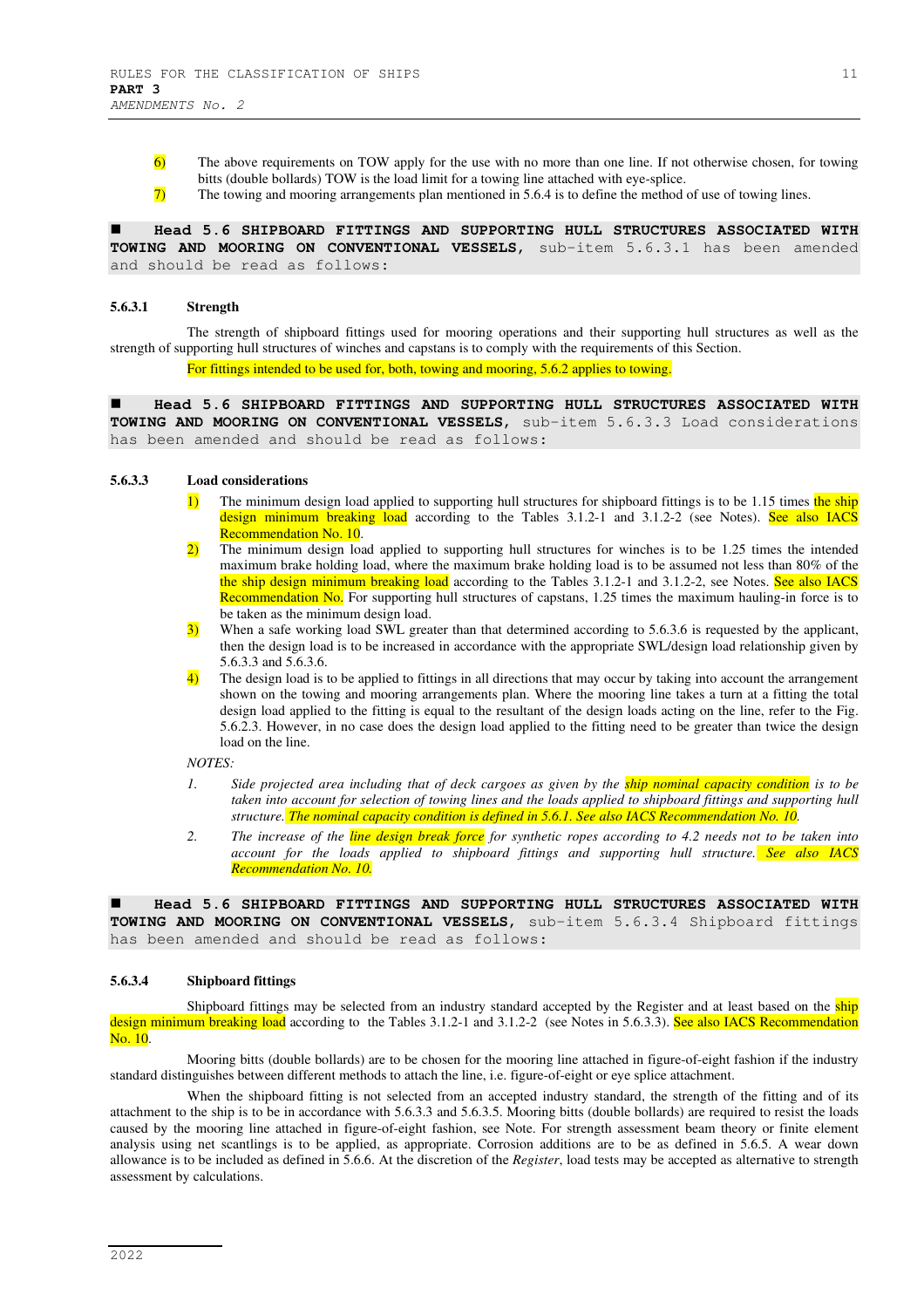# *NOTE:*

*With the line attached to a mooring bitt in the usual way (figure-of-eight fashion), either of the two posts of the mooring bitt can be subjected to a force twice as large as that acting on the mooring line. Disregarding this effect, depending on the applied industry standard and fitting size, overload may occur.* 

 **Head 5.6 SHIPBOARD FITTINGS AND SUPPORTING HULL STRUCTURES ASSOCIATED WITH TOWING AND MOORING ON CONVENTIONAL VESSELS**, sub-item 5.6.3.5.1 Arrangement has been amended and should be read as follows:

#### **5.6.3.5.1 Arrangement**

The arrangement of reinforced members beneath shipboard fittings, winches and capstans is to consider any variation of direction (horizontally and vertically) of the mooring forces acting upon the shipboard fittings, see Fig. 5.6.2.5.1 for a sample arrangement. Proper alignment of fitting and supporting hull structure is to be ensured.

 **Head 5.6 SHIPBOARD FITTINGS AND SUPPORTING HULL STRUCTURES ASSOCIATED WITH TOWING AND MOORING ON CONVENTIONAL VESSELS**, sub-item 5.6.3.5.3 Allowable stress has been amended and should be read as follows:

#### **5.6.3.5.3 Allowable stresses**

Allowable stresses under the design load conditions as specified in 5.6.3.3 are as follows:

- (1) for strength assessment by means of beam theory or grillage analysis:
	- normal stress: 1,0 *ReH*;
		- shearing stress: 0,6 *ReH*.

Normal stress is the sum of bending stress and axial stress. No stress concentration factors being taken into account.

(2) for strength assessment by means of finite element analysis:

#### **Von Mises stress**: 1,0 *ReH*.

For strength assessment by means of finite element analysis the mesh is to be fine enough to represent the geometry as realistically as possible. The aspect ratios of elements are not to exceed 3. Girders are to be modelled using shell or plane stress elements. Symmetric girder flanges may be modelled by beam or truss elements. The element height of girder webs must not exceed one-third of the web height. In way of small openings in girder webs the web thickness is to be reduced to a mean thickness over the web height as per Register's Rules. Large openings are to be modelled. Stiffeners may be modelled by using shell, plane stress, or beam elements. The mesh size of stiffeners is to be fine enough to obtain proper bending stress. If flat bars are modeled using shell or plane stress elements, dummy rod elements are to be modelled at the free edge of the flat bars and the stresses of the dummy elements are to be evaluated. Stresses are to be read from the centre of the individual element. For shell elements the stresses are to be evaluated at the mid plane of the element.

*ReH* is the specified minimum yield stress of the material.

 **Head 5.6 SHIPBOARD FITTINGS AND SUPPORTING HULL STRUCTURES ASSOCIATED WITH TOWING AND MOORING ON CONVENTIONAL VESSELS**, sub-item 5.6.3.6 Safe working load has been amended and should be read as follows:

# **5.6.3.6 Safe working load (SWL)**

- 1) The Safe Working Load (SWL) is the **safe** load limit of shipboard fittings used for mooring purpose.
- 2) Unless a greater SWL is requested by the applicant according to 5.6.3.3, the SWL is not to exceed the ship design minimum breaking load of the Tables 3.1.2-1 and 3.1.2-2, see Notes in 5.6.3.3. See also IACS Recommendation No. 10.
- 3) The SWL, in [t], of each shipboard fitting is to be marked (by weld bead or equivalent) on the deck fittings used for mooring. For fittings intended to be used for, both, mooring and towing, TOW, in [t], according to 5.6.2.6 is to be marked in addition to SWL.
- The above requirements on SWL apply for the use with no more than one mooring line.
- 5) The towing and mooring arrangements plan mentioned in 5.6.4 is to define the method of use of mooring lines.